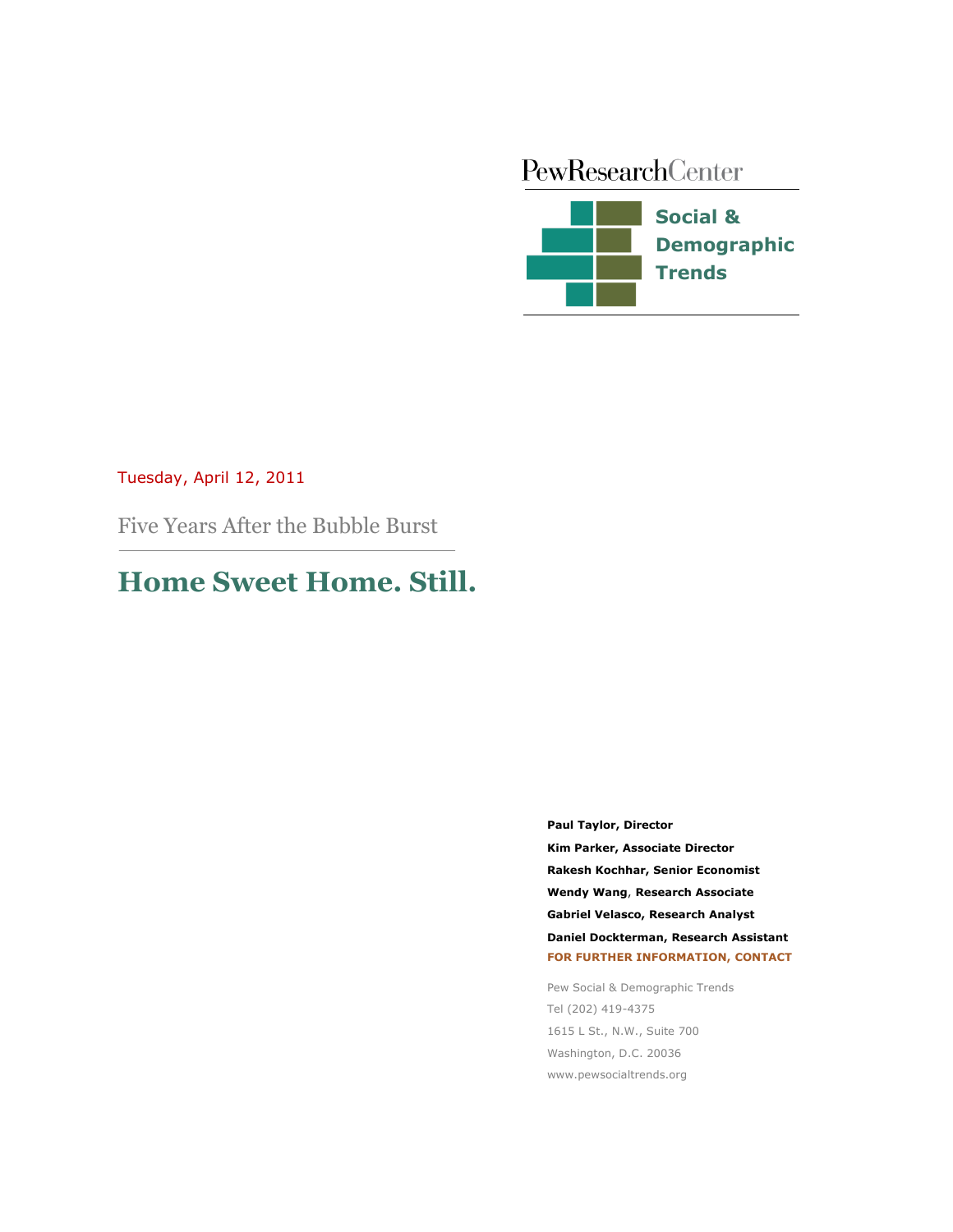# Five Years After the Bubble Burst Home Sweet Home. Still.

# **I. Overview**

The five-year swoon in home prices has done little to shake the confidence of the American public in the investment value of homeownership. Fully eight-in-ten (81%) adults agree that buying a home is the best long-term investment a person can make, according a nationwide Pew Research Center survey of 2,142 adults conducted from March 15 to March 29, 2011.

There has been some falloff in the intensity of the public's faith. Today, 37% "strongly agree" while 44% "somewhat agree" that homeownership is the best investment a person can make. When this same question was asked two decades ago in a CBS News/New York Times survey, 49% "strongly agreed" and 35% "somewhat agreed."

Even so, confidence at any level these days is notable, given that the housing market is mired in the longest and deepest decline in modern American history. Home prices are down by 31% from their pre-recession peak in July 2006, according to the S&P/Case-Shiller Home Price Index.<sup>1</sup> After a pause last year, prices fell again in the first quarter of 2011.

 $\overline{a}$ 

### **Still the Best Investment**

*% who agree that buying a home is the best longterm investment a person can make*



Note: 2011 results are from Pew Research survey conducted Mar15-29, N=2,142. 1991 results are from CBS News/New York Times, April 1991.

PEW RESEARCH CENTER Q.48

# **Homeowners Assess Value of their Home Since Start of Recession**



Note: Based on homeowners, n=1,222. PEW RESEARCH CENTER Q.55

 $1$  Estimate based on the change in the quarterly, seasonally adjusted S&P/Case-Shiller national composite index of home prices.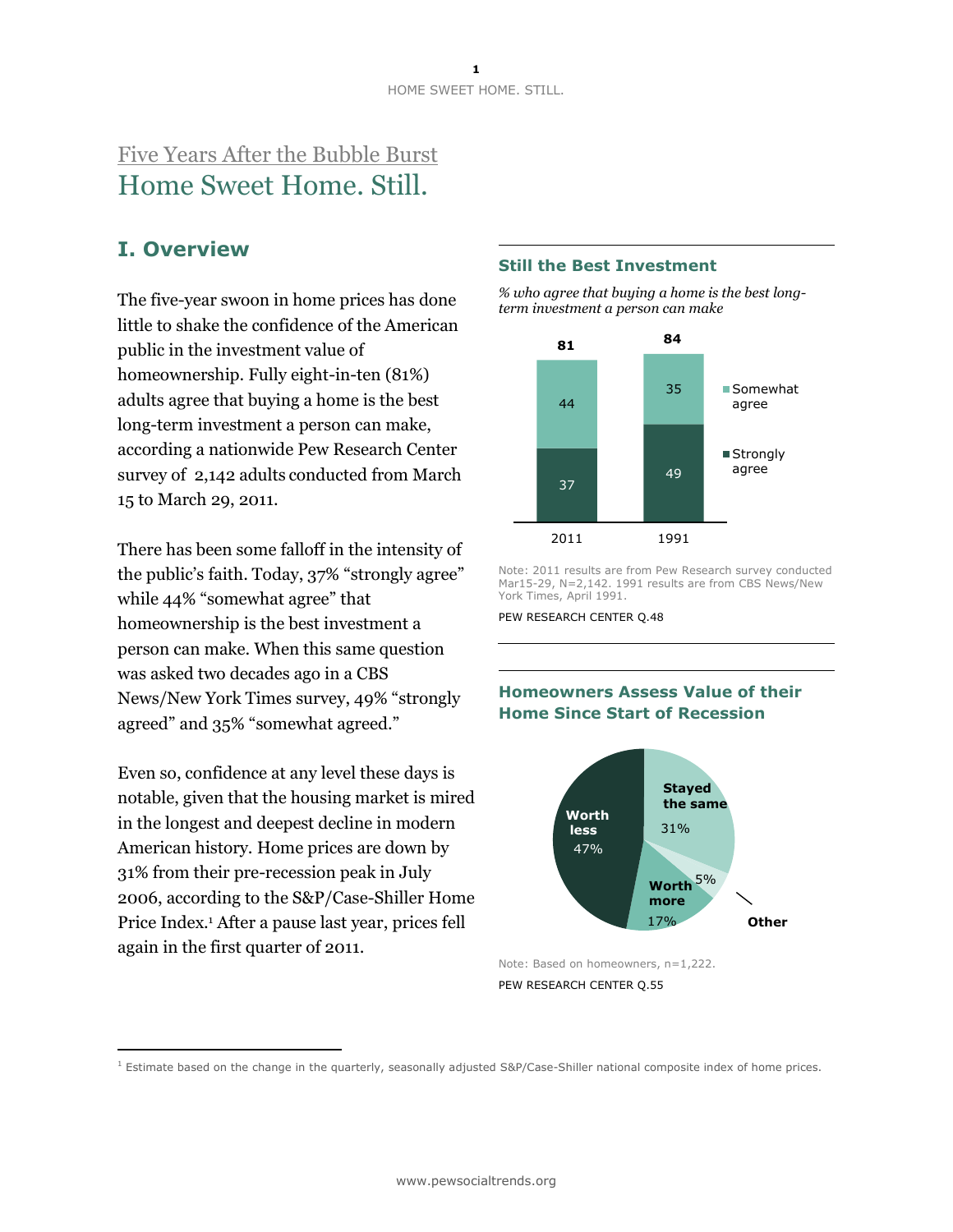Homeowners are not blind to what has happened to home prices, nor are they expecting a speedy recovery. Among the 1,222 homeowners in the nationwide Pew Research telephone survey, about half (47%) say their home is worth less now than before the recession began, and 31% say its value has stayed the same. Just 17% say their home is worth more.

Of those who say their home has lost value, 86% say they expect it to take at least three years for values to recover to pre-recession levels; 42% say it will take at least six years; and 10% say it will take more than 10 years.

# **The Long Recovery**

*How long will it take for home value to recover?*



PEW RESEARCH CENTER Q.56

Still, fully 82% of homeowners who say their home is worth less now than before the recession began either strongly (37%) or somewhat (45%) agree that homeownership is the best long-

term investment a person can make. Among homeowners whose home increased in value during the recession, this confidence is even more pronounced. Half (49%) strongly and 41% somewhat agree with this view.

Overall, homeowners are more positive than renters about the financial wisdom of owning a home; 41% of homeowners strongly agree that this is the best long-term investment a person can make, compared with just 31% of renters. (The survey sample included 57% of respondents who own a home and 30% who are renters; the remainder has other arrangements, such as living with family members.)

But renters are hardly immune to the allure of

### **Rent or Buy?**

*What current renters would like to do in the future*



Note: Based on renters, n=610. Don't know/Refused responses are shown but not labeled.

PEW RESEARCH CENTER Q.52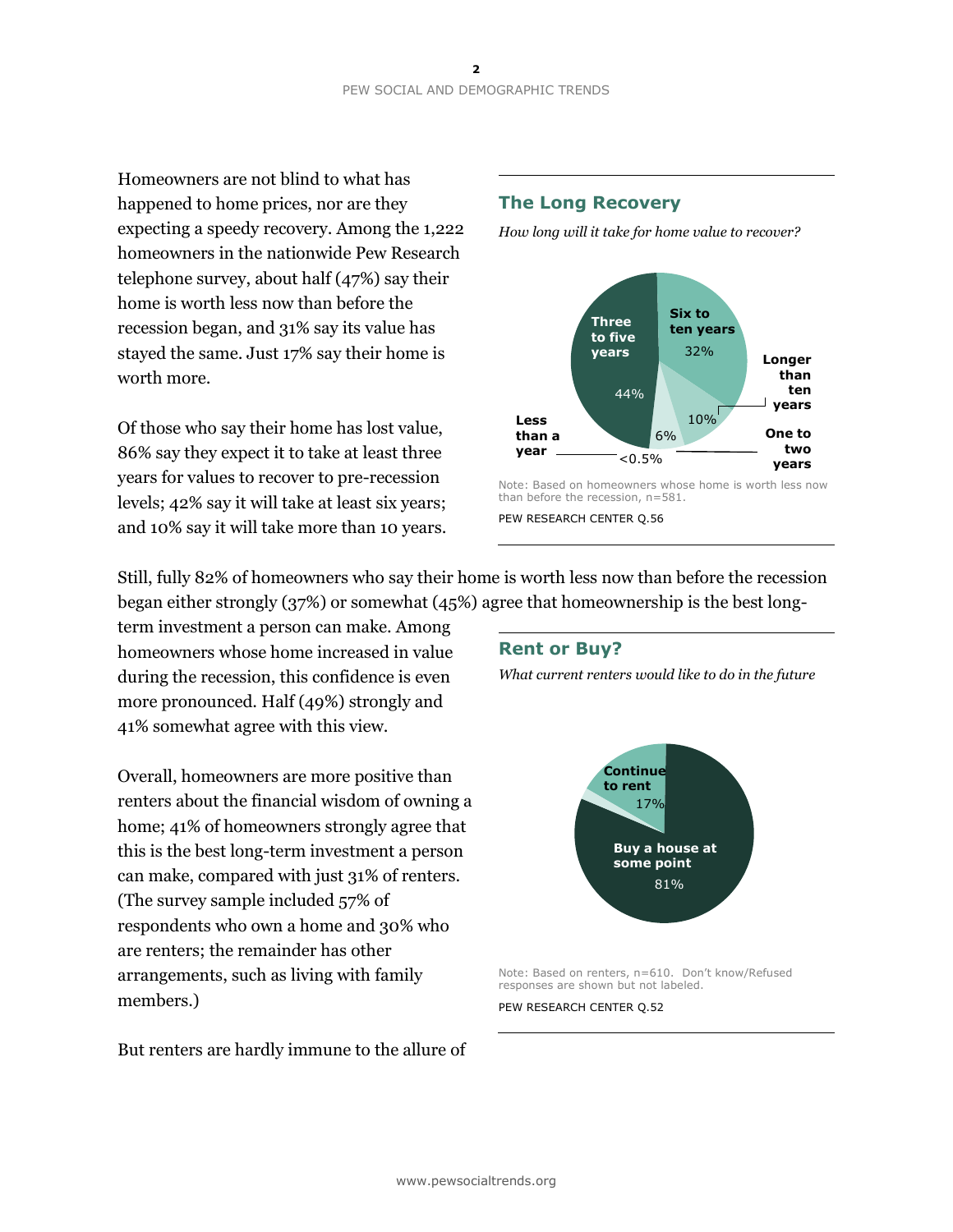homeownership, even in the face of the fiveyear decline in prices. Asked if they rent out of choice or because they cannot afford to buy a home, just 24% say they rent out of choice. And

when renters are asked if they would like to continue to rent or if they would prefer one day to buy a home, 81% say they would like to buy.

More evidence of the durability of Americans' belief in homeownership comes from a question in which respondents are asked to assess the importance of four longterm financial goals. Homeownership and "being able to live comfortably in retirement" are rated the highest; each is seen as being extremely or very important by 80% of respondents. Nearly as many

# **Long-Term Financial Goals**

*% saying that these goals are …*



(73%) say the same about being able to pay for their children's college education, and about half (53%) say the same about being able to leave an inheritance for their children. (These percentages do not include those who volunteered a "does not apply" response).

The Pew Research survey did find that nearly a quarter (23%) of all homeowners say that if they had it to do all over again, they would not buy their current home. But six-in-ten who express these pangs of "buyer's remorse" cite complaints about the home itself (43%) or the location (17%). Just 31% cite financial factors. Of these, about half (16%) say their home has either lost value or failed to rise in value; others point to changes in the economy or their own financial circumstances.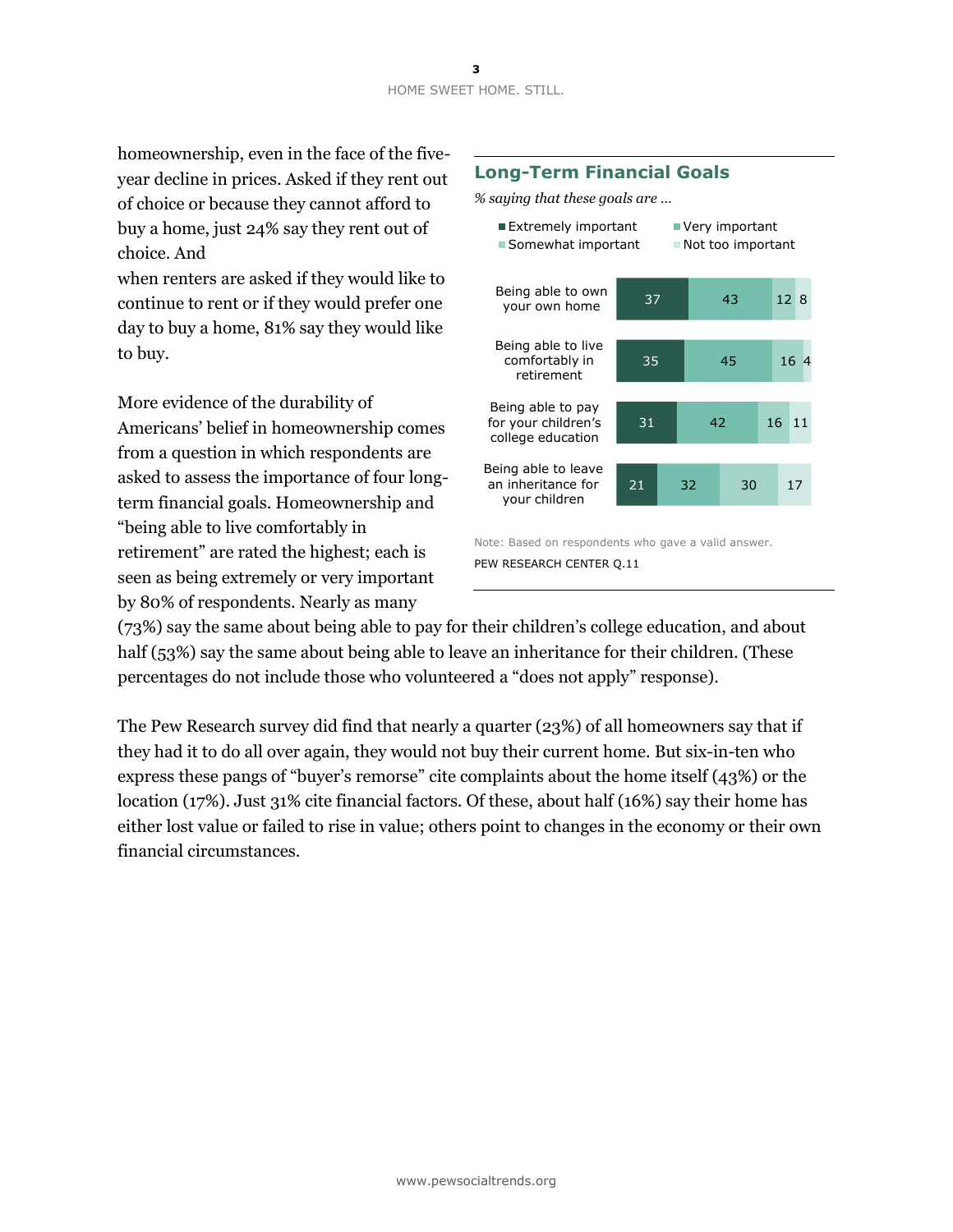# **The Bubble and its Aftereffects**

The collapse in home prices since 2006 came on the heels of a 10-year period during which they more than doubled, rising by an unprecedented 137% from 1996 to 2006.<sup>2</sup> However, much of this run-up was a classic market "bubble," fueled by excesses and fraud in the mortgage industry. When the bubble burst, financial markets melted down and the Great Recession (December 2007-June 2009) began.

During its dramatic ascent, the bubble generated big changes in consumer behavior. The home is the biggest asset for most Americans, and the runup in home prices created what economists call a "wealth effect" that led to surges in

 $\overline{a}$ 

# **About the Survey**

Results for this survey are based on telephone interviews conducted with a nationally representative sample of 2,142 adults ages 18 and older living in the continental United States. A combination of landline and cellular random digit dial (RDD) samples was used to represent all adults in the continental United States who have access to either a landline or cellular telephone. A total of 1,052 interviews were completed with respondents contacted by landline telephone and 1,090 with those contacted on their cellular phone. In addition, oversamples of adults 18 to 34 were achieved. The data are weighted to produce a final sample that is representative of the general population of adults in the continental United States. Survey interviews were conducted under the direction of Princeton Survey Research Associates International, in English and Spanish. For more details, see Appendix.

- Interviews conducted March 15-29, 2011
- 2,142 interviews
- Margin of sampling error is plus or minus 2.7 percentage points for results based on the total sample and 3.6 percentage points for homeowners at the 95% confidence level.

Note on terminology: Whites include only non-Hispanic whites. Blacks include only non-Hispanic blacks. Hispanics are of any race**.**

consumer spending and borrowing that proved unsustainable. Once the bubble burst, those tendencies were curtailed.

Whatever other impacts it has had on the public and the economy, the bubble may partly explain the resilience of Americans' faith in homeownership as an investment. Despite the sharp market declines of the past five years, the typical homeowner who has owned a home since 2002 or before still has seen its value rise (see charts on page 6). Not surprisingly, the Pew Research survey finds that the longer people have owned their home, the more likely they are to believe in the investment value of homeownership.

<sup>&</sup>lt;sup>2</sup> S&P/Case-Shiller national composite index of home prices, first quarter 1996 to first quarter, 2006. [\(http://www.standardandpoors.com/home/en/us\)](http://www.standardandpoors.com/home/en/us)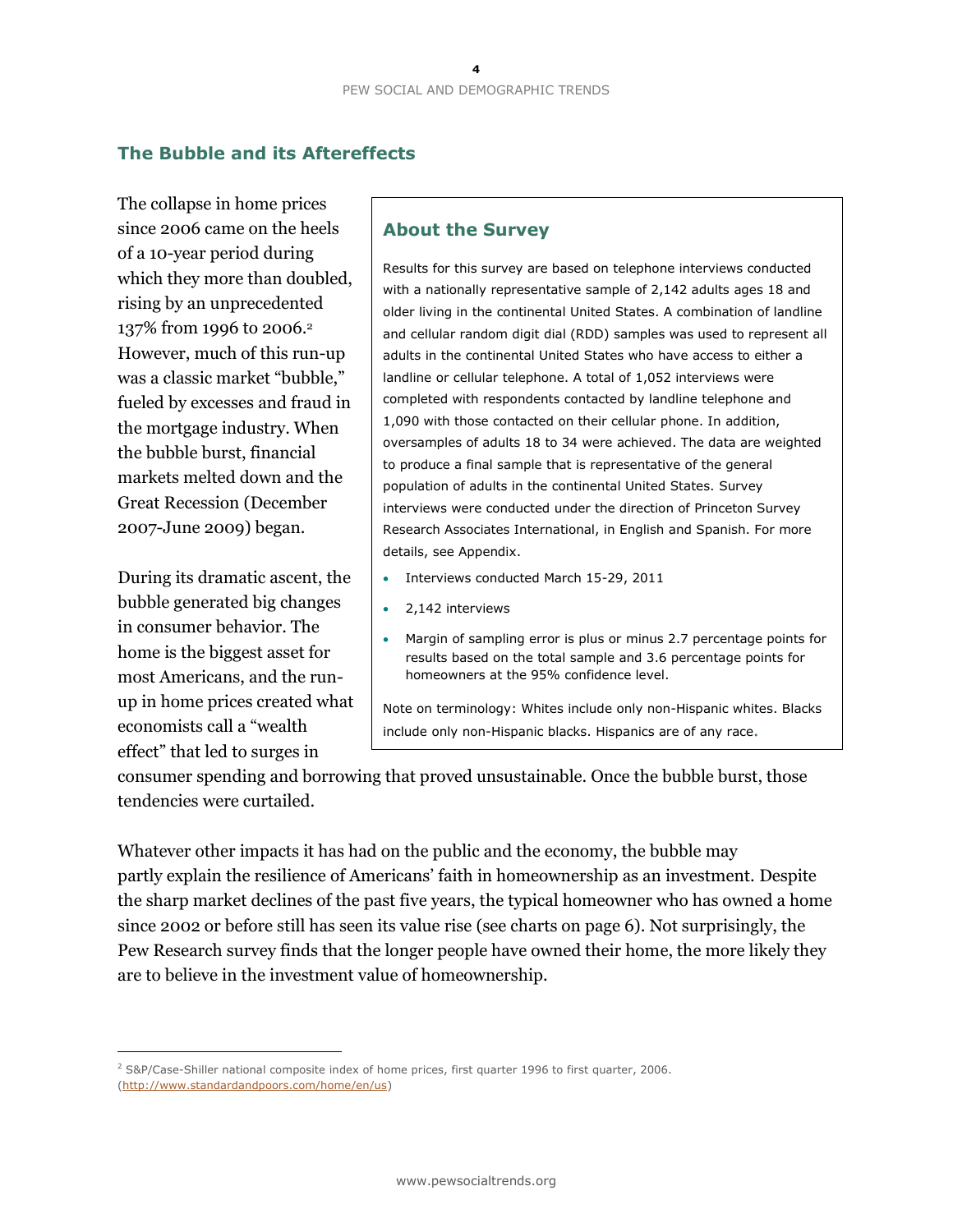The big rise in home prices in the late 1990s and early 2000s may also explain this survey finding: Even with the five-year swoon in home prices, two-thirds of the public say that homeownership is not affordable to most young adults in their 20s and 30s. (This judgment may also reflect the public's recognition of the high current levels of unemployment among young adults.)<sup>3</sup>

 $\overline{a}$ 

<sup>&</sup>lt;sup>3</sup> For further analysis of employment patterns by age group, see Pew Research Center's Social & Demographic Trends, "Recession Turns a Graying Office Grayer,'' September 3, 2009 ([http://pewsocialtrends.org/2009/09/03/recession-turns-a-graying-office](http://pewsocialtrends.org/2009/09/03/recession-turns-a-graying-office-grayer/)[grayer/\)](http://pewsocialtrends.org/2009/09/03/recession-turns-a-graying-office-grayer/).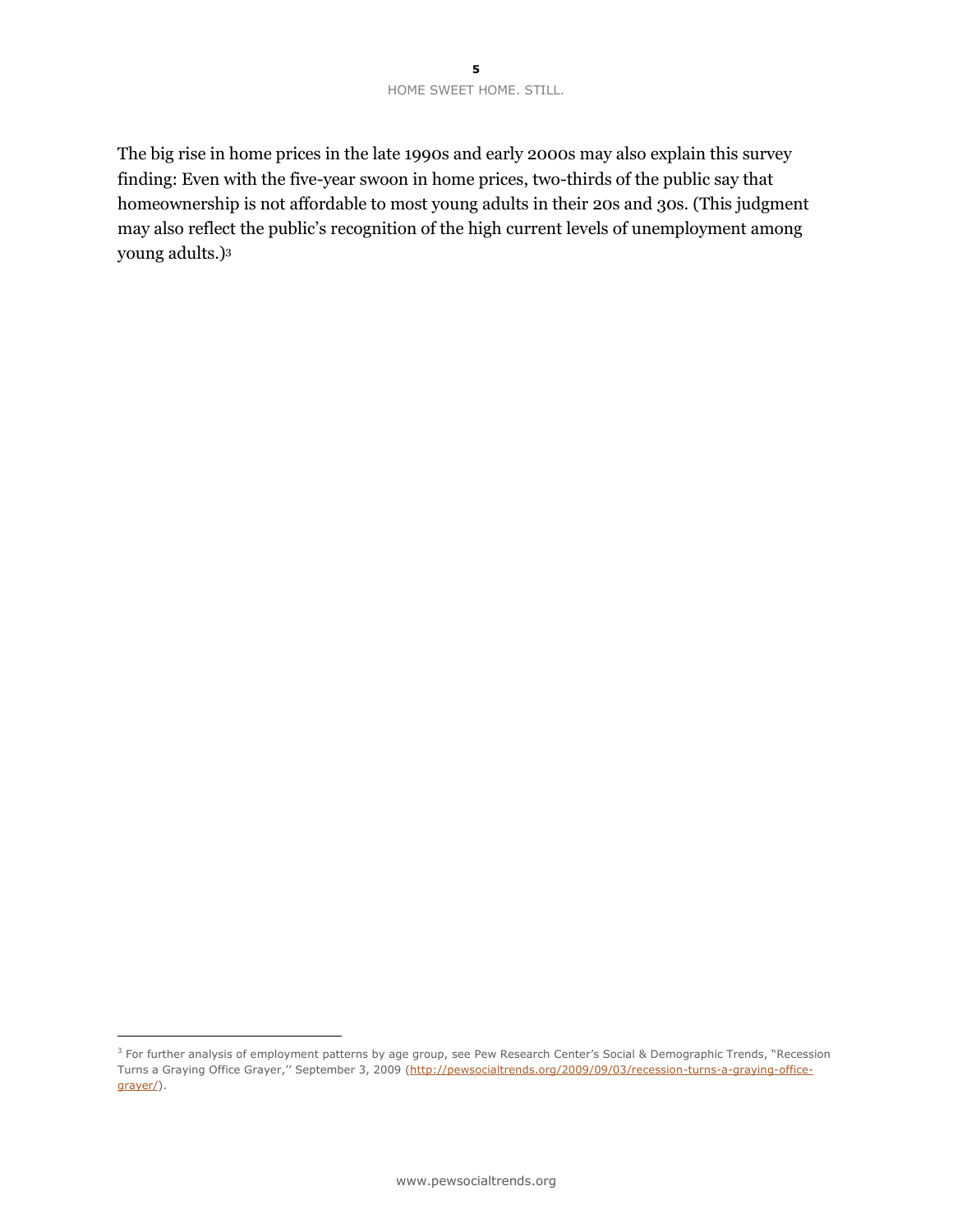### **Stock Market versus Housing Market**

A home is more than a financial investment. It's a place to raise a family, an anchor of community life, a haven for retirement, an emblem of the American dream. When survey respondents say it's the best long-term investment a person can make, it's likely they are making evaluations that go beyond dollars and cents.

Nevertheless, dollars and cents matter. For most Americans, their biggest investments are their homes and their stock holdings, with the latter typically in the form of a 401(k) plan or some other retirement account.

How have these two investments stacked up against one another in recent times? Through most of modern economic history, the stock market has delivered the higher returns (but also more volatility). As the top chart shows, a person who invested \$100 in a broad stock market index at the start of 1990 would have

### **Home vs. Stocks: Comparing Investments**

*Historically, stock prices have been more volatile than home prices but have increased more in the long run. That was the case in the 20-year period from 1990 to 2010 …*





*… but in just the past 10 years, from 2000 to 2010, stock prices have fallen and home prices have increased. Both home and stock prices have been volatile this decade.*

### *2000, 1st quarter=100* **2000 to 2010**



Notes: The S&P/Case-Shiller index is the quarterly, seasonally adjusted national composite index of home prices. The S&P 500 data are the index levels at closing on the final day of a quarter.

Source: The S&P 500 index was downloaded on April 5, 2011, from [http://finance.yahoo.com/q/hp?s=%5EGSPC&a=00&b=1&c=1980&d=03&e=1&f=20](http://finance.yahoo.com/q/hp?s=%5EGSPC&a=00&b=1&c=1980&d=03&e=1&f=2011&g=m) [11&g=m.](http://finance.yahoo.com/q/hp?s=%5EGSPC&a=00&b=1&c=1980&d=03&e=1&f=2011&g=m) The S&P/Case-Shiller index was downloaded on March 24, 2011, from <http://www.standardandpoors.com/home/en/us>

#### PEW RESEARCH CENTER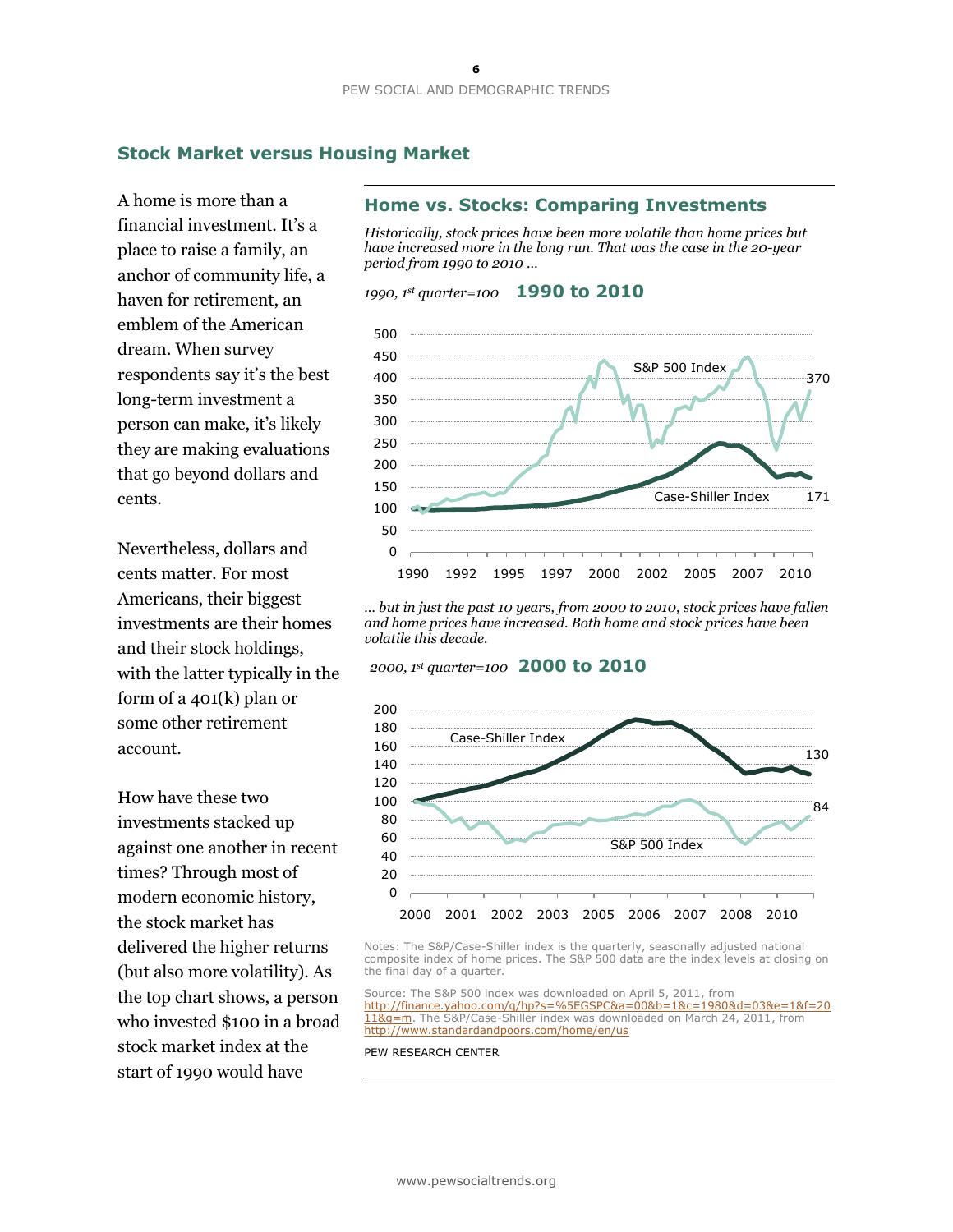\$370 at the end of 2010 (along with a knot in his or her stomach from the roller-coaster ride through multiple peaks and valleys). By contrast, a person who invested \$100 in a home in 1990 would have seen the value of that investment climb to \$171—in other words, less than half as high.

But if those two \$100 investments had been made in 2000, the story would have been reversed. The housing investment would be worth \$130 at the end of 2010, while the stock investment would be worth just \$84. To complicate matters still further, if the starting point were mid-decade—2005—the story reverses yet again. Since then, the stock index is up by 7%, while the housing price index is down by 23%.

Bottom line: Calculating the relative value of these two long-term investment options has been an unusually complicated and ever-changing exercise in the past two decades.

# **Demographic Patterns**

On many of the questions posed in the survey, answers vary according to respondents' income level; region of the country; race and ethnicity; age; and the duration of homeownership. Here is a rundown of the key patterns:

# **Income**

The survey finds that the recession-era decline in home values has hit those with higher annual household incomes harder than those with lower annual incomes. Some 57% of homeowners with incomes of \$100,000 or more say their homes have lost value since the recession began, compared with just 37% of those with incomes below \$30,000 and 49% of those with incomes of \$30,000 to \$75,000.

Nevertheless, those in higher and middle-income brackets have fewer regrets about buying their home than do those in lower brackets. Fully eight-in-ten of those with incomes of \$75,000 and above say that if they had it to do all over again, they would buy their current home; just 62% of homeowners with incomes below \$30,000 say the same.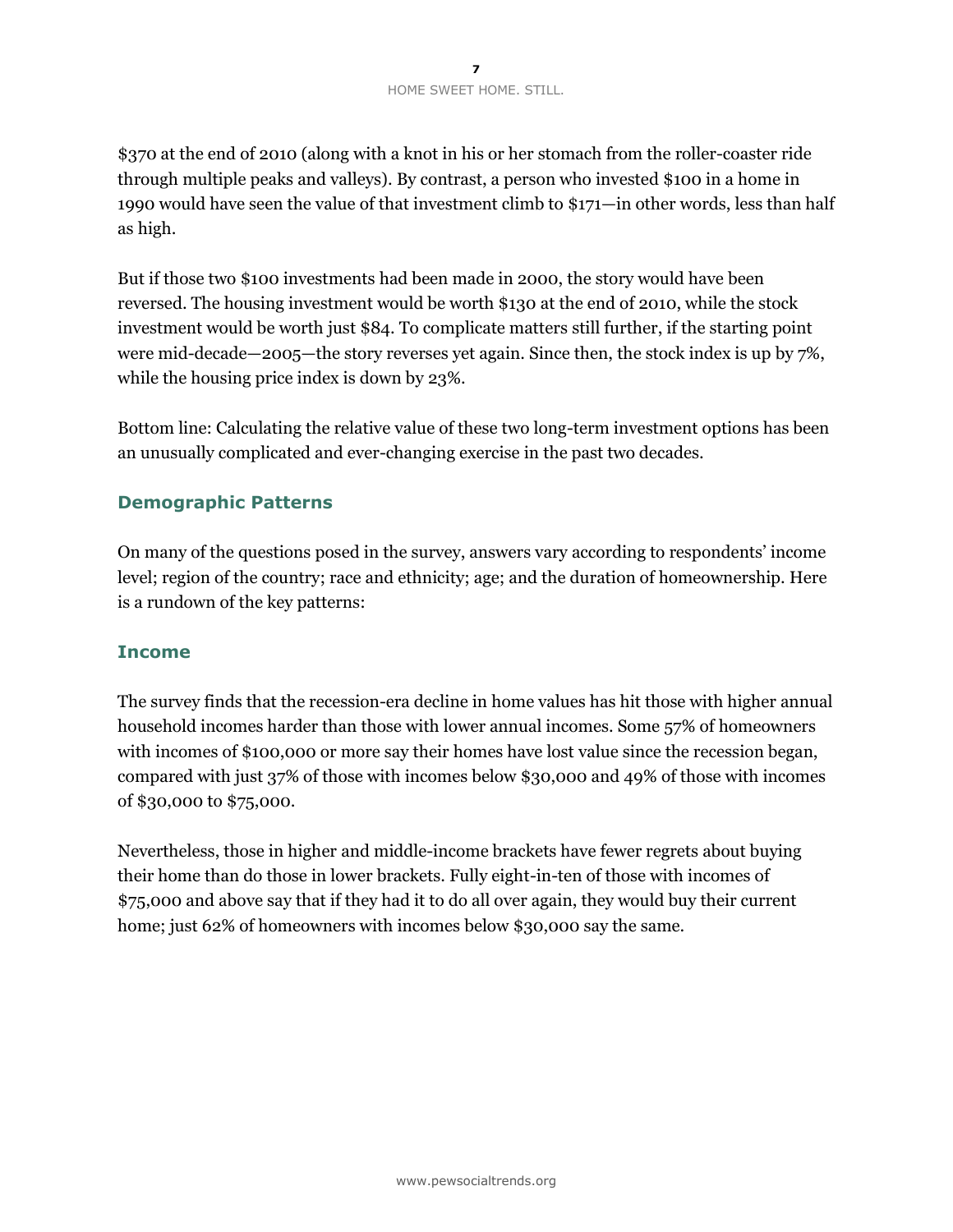# **Region**

Homeowners in the West are more likely than those in other regions to have seen their homes lose value during the recession. Some 64% of Western homeowners say this, compared with 49% of those in the Midwest, 44% of those in the East and 40% of those in the South.

Among those whose homes have lost value, Westerners and Midwesterners are more pessimistic about a speedy recovery than those living in the South and East. Roughly half (46% of Westerners and 51% of Midwesterners) say they think it will take at least six

# **Is Your Home Worth Less Now than Before the Recession?**



years for their home's value to return to pre-recession levels. Among Southerners whose homes have lost value, just 39% expect it will take six or more years to recover, and among Easterners, just 29% say this.

Western homeowners are also more likely to report being "underwater"—meaning the current market value of their home is below what they owe on their mortgage. Some 22% of Western homeowners say this, compared with 13% of those in the South and Midwest and 9% of those in the East.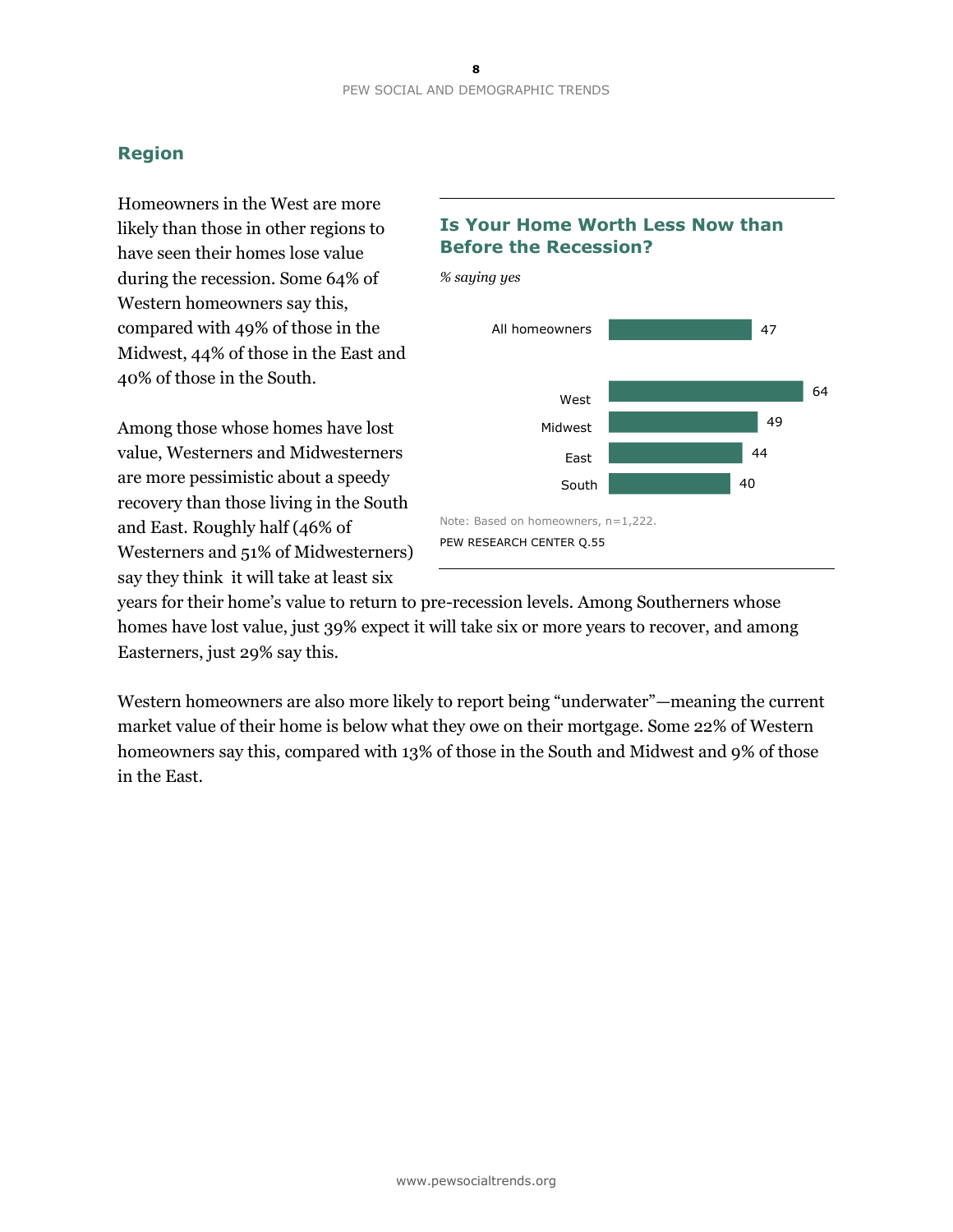# **Age**

Adults ages 65 and older are more sold on the investment value of homeownership than any other age group. Some 48% of this older cohort agree that homeownership is the best long-term investment a person can make, compared with 39% of those ages 50 to 64; 32% of those ages 30 to 49; and 35% of those ages 18 to 29.

Adults in the older age group are more likely to have owned their home a long time and to have paid off their mortgage. As a result, they're less exposed to being underwater because of the sharp decline in housing prices. The Pew Research survey finds that just 5% of older homeowners report being in this situation, compared with 13% of homeowners ages 50 to 64; 20% of homeowners ages 30 to 49; and 23% of homeowners ages 18 to 29.

# **Race and Ethnicity**

Hispanic and black homeowners have higher levels of buyer's remorse than do whites. Asked whether, if they had it to do all over again, they would buy their current home, 39% of Hispanics and 35% of blacks say they would not, compared with just 20% of whites.

# **Rating the Investment Value of Home Ownership**

*% who "strongly agree" it is the best long-term investment a person can make*



According to the Pew Research survey, 33% of Hispanic homeowners report being underwater, compared with 15% of blacks and 13% of whites.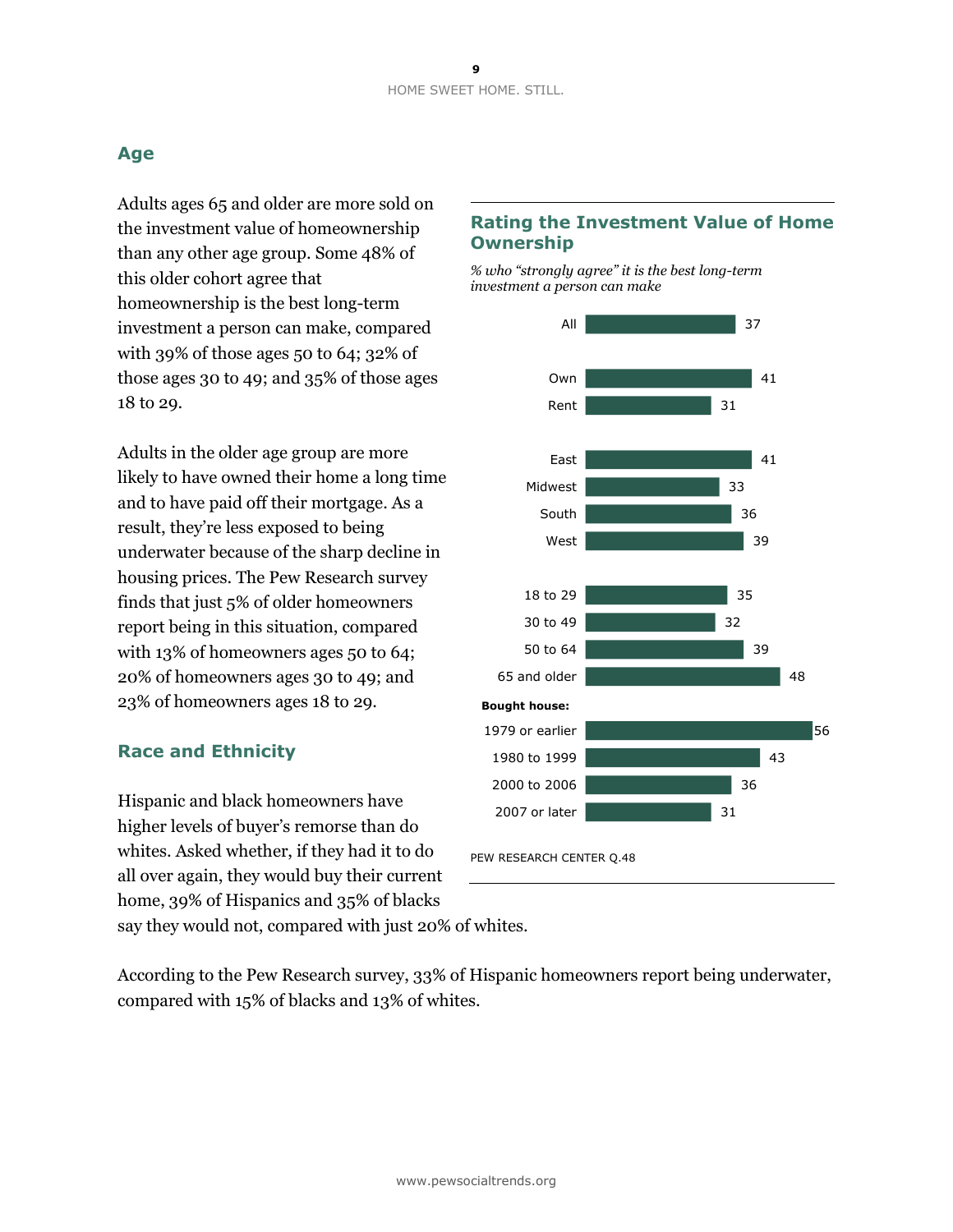# **Duration of Homeownership**

The longer someone has owned a home, the more likely that person is to trumpet the financial wisdom of homeownership. Among homeowners who have been in their current home since 1979 or earlier, 56% strongly agree that homeownership is the best long-term investment a person can make. This share falls to 43% among those who bought their current home between 1980 and 1999; to 36% among those who bought their home between 2000 and 2006; and to 31% among those who have owned since 2007 or later.

The highest level of buyer's remorse, however, is among homeowners who purchased their current home during the great run-up in prices, from 2000 to 2006. Some 30% of these homeowners say that, if they had it to do all over again, they would not buy their current home, compared with 19% of those who purchased their current home before 2000;

### **Buyer's Remorse**

*% who would not buy their current home if they had it to do all over again*



Note: Based on homeowners, n=1,222. Hispanics are of any race. Whites and blacks include only non-Hispanics.

and 24% of those who purchased their current home in 2007 or later.

PEW RESEARCH CENTER Q.53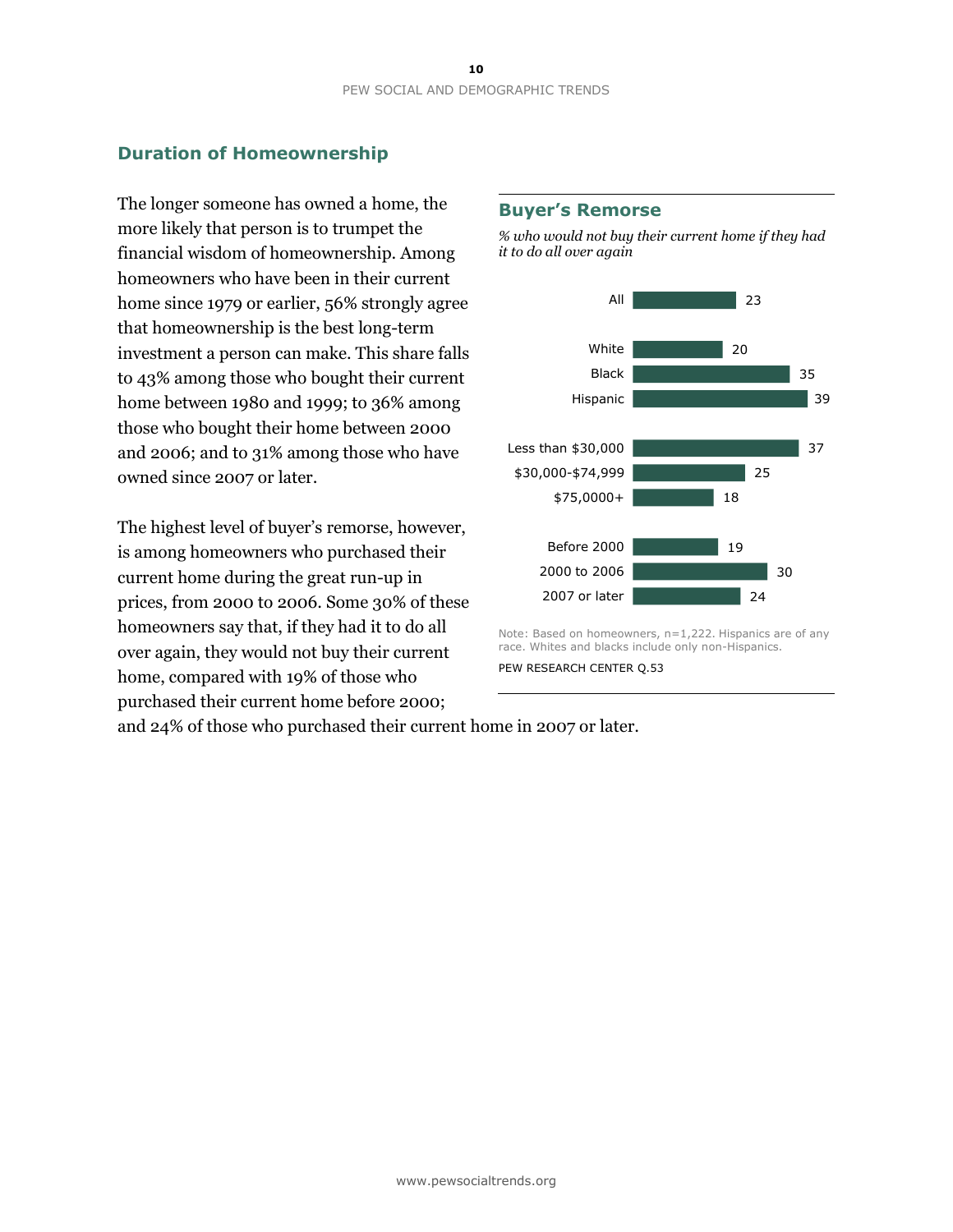# **II. The Impact of Home Values on Personal Finances and Outlook**

While the job losses associated with the Great Recession of 2007-2009 hit those at the lower end of the socioeconomic ladder particularly hard, the drop in home prices has been felt across the board, according to the Pew Research survey.<sup>4</sup>

For example, the survey finds that white, black and Hispanic homeowners say in roughly equal proportions that the value of their home has declined since the start of the recession(although Hispanics are more likely to report being underwater on their mortgage). Similarly, younger, middle-aged and older homeowners are equally likely to say their home has lost value.

Homeowners with at least some college education are more likely than those who never attended college to say their home has decreased in value. More than half of those with at least some college education (53%) say their home is worth less now than it was before the recession, compared with 39% of homeowners who never attended college. Similarly, higher and middle-income homeowners are more likely than those on the lower end of the income scale to say their home is now worth less than it was before the recession.

 $\overline{a}$ 

# **Whose Home Lost Value During the Recession?**

*% of homeowners saying their home is worth less now than before the recession*



Note: Based on homeowners, n=1,222. Hispanics are of any race. Whites and blacks include only non-Hispanics.

PEW RESEARCH CENTER Q.55

<sup>4</sup> For further analysis the impact of the recession, see "How the Great Recession Has Changed Life in America," June 30, 2010 [\(http://pewsocialtrends.org/2010/06/30/how-the-great-recession-has-changed-life-in-america/\)](http://pewsocialtrends.org/2010/06/30/how-the-great-recession-has-changed-life-in-america/), and "One Recession, Two Americas," September 24, 2010 ([http://pewsocialtrends.org/2010/09/24/one-recession-two-americas/\)](http://pewsocialtrends.org/2010/09/24/one-recession-two-americas/).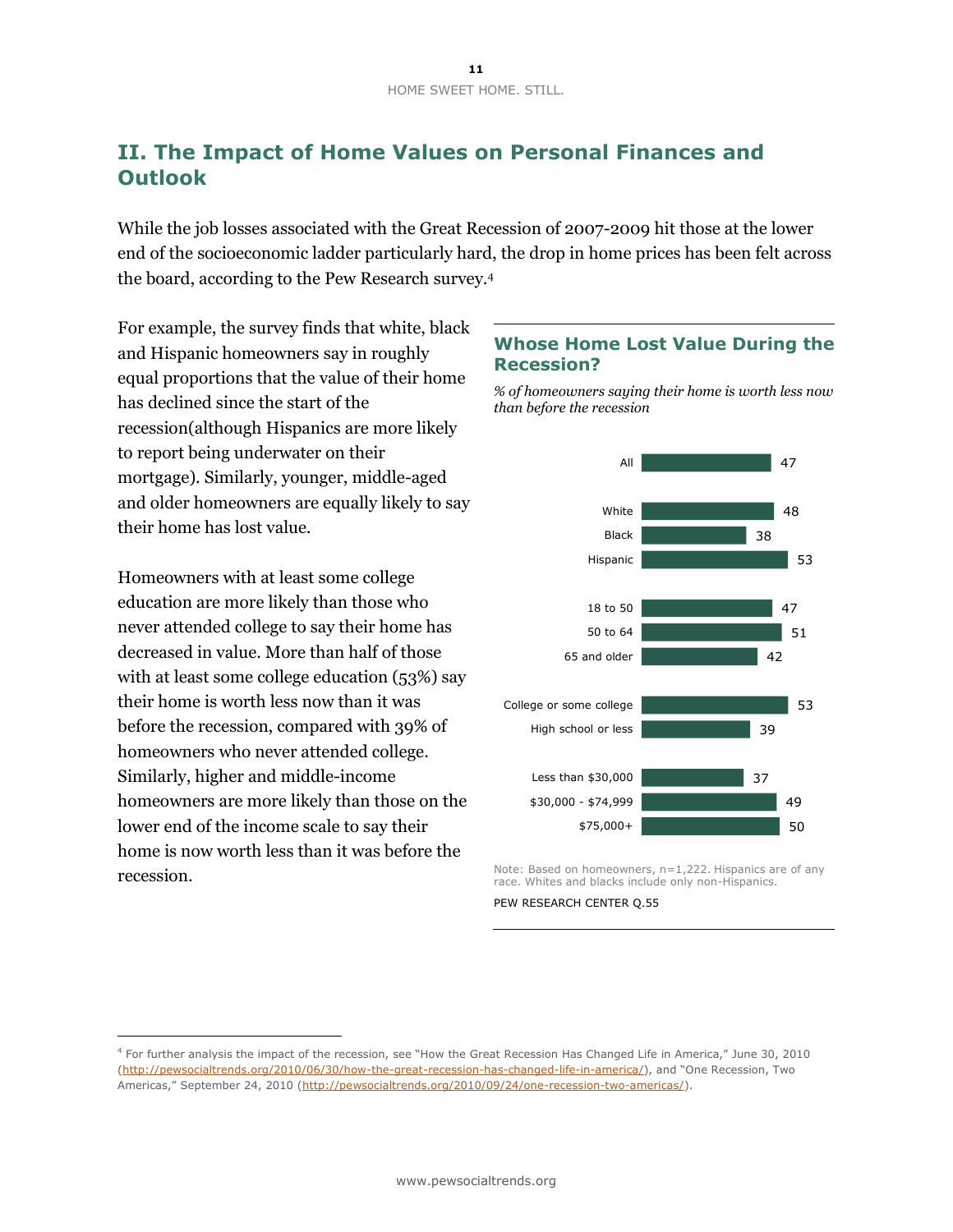For many homeowners, their experience in the housing market is a key element of their financial life. As the national economy moves tentatively into a period of recovery, those who have seen the value of their home drop substantially from pre-recession levels are among the most downbeat about their personal financial situation.

Overall, the public remains skeptical about the pace of the economic recovery. Only one-infive (21%) say the economy is recovering, and an additional 29% say the economy is not recovering yet but will soon. Nearly half (47%) say it will be a long time before the economy recovers.

# **Public Assessments of the National Economy**

*The economy …*



When it comes to personal finances, the pace

of recovery is also slow, and here the impact of the housing crash is readily apparent. Overall, a plurality of homeowners (46%) say their household's current financial situation is worse than

it was before the recession. Some 28% say their financial situation is better, and 24% say it's about the same. Among those who say their home is worth a lot less now than it was before the recession, nearly two-thirds (64%) say they are now in worse shape financially. This compares with only 38% of those who say their home is worth the same or more now compared with before the recession.

These negative assessments of personal finances among those who took a major hit on their home value are on par with the assessments of those who are out of work. Among adults ages 64 and under who are not working and not in school, 61% say their household finances are in worse shape now

# **Falling Homes Values & Family Finances**

*% saying their household financial situation is worse now than before the recession*



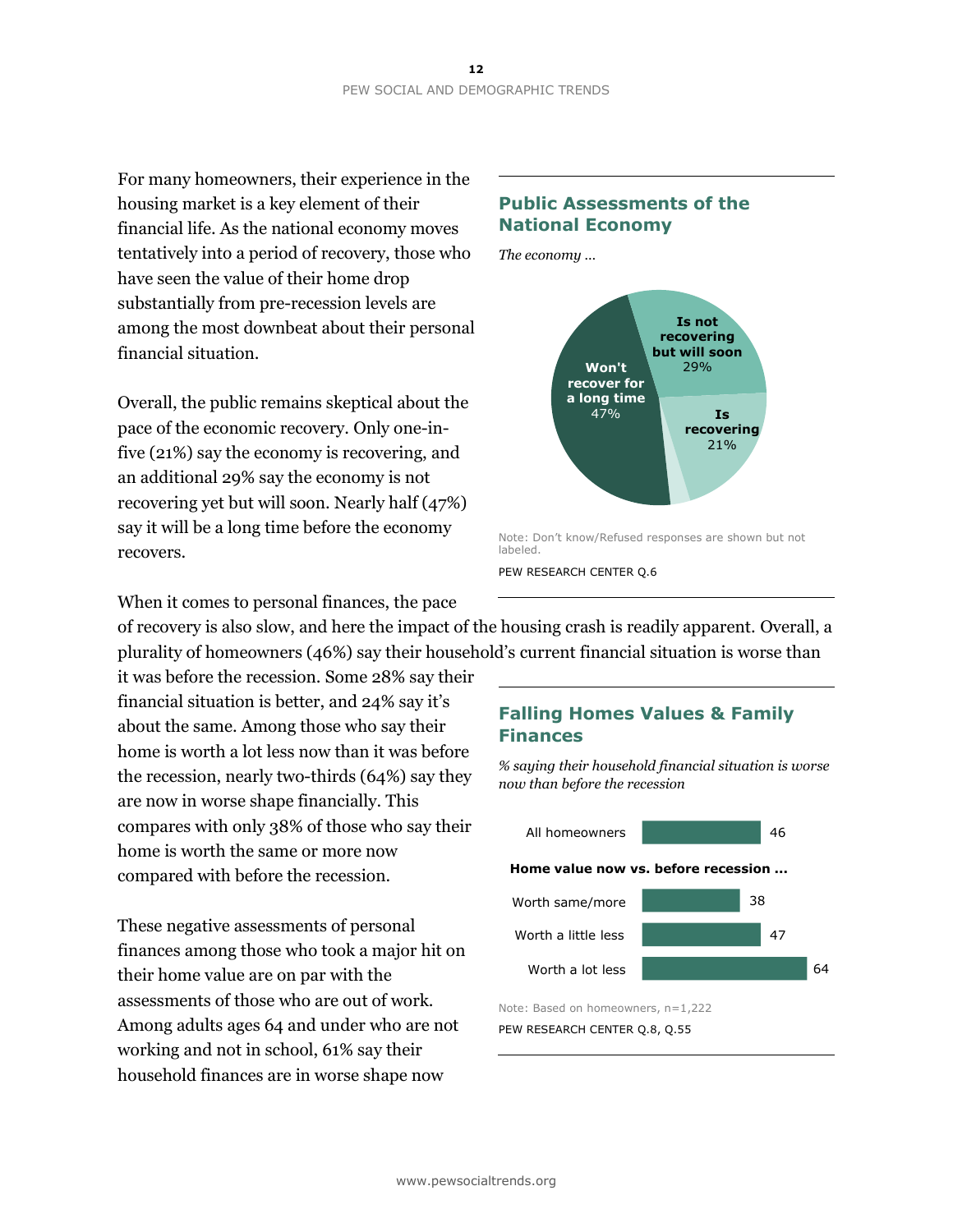than before the recession.

Homeowners who were hardest hit by the burst housing bubble are also among the least optimistic about their short-term financial prospects. Among those who say their home is worth a lot less now than it was before the recession, 31% expect their household financial situation to get worse over the next year. This compares with only 21% of those who say the value of their home increased or stayed the same over the course of the recession.

In addition to these pre- and post-recession assessments, overall evaluations of personal finances follow a similar pattern. Among homeowners who say the value of their home has declined a lot since the start of the recession, only 19% are very satisfied with their personal financial situation. By contrast, nearly twice as many homeowners (37%) who say their homes lost little or no value during the recession are very satisfied with their financial situation.

Overall, personal financial satisfaction is up only marginally from the depths of the recession. Today, 28% of all adults say they are very satisfied with their personal financial situation, up from 23% in February 2009. The proportion saying they are dissatisfied with their personal finances is 31%—unchanged from 2009.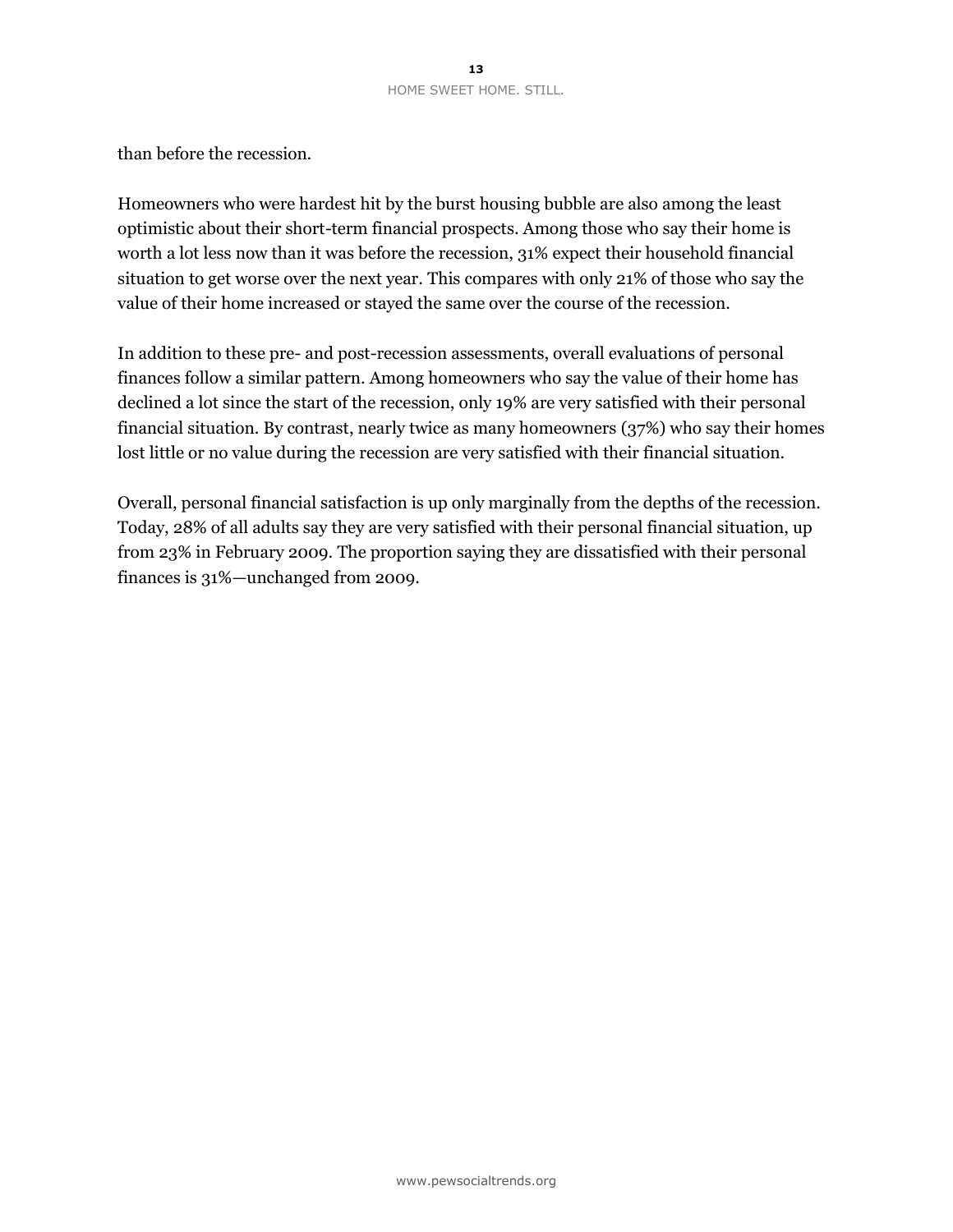# **Underwater**

For many homeowners hard hit by the housing crisis, their home has become a financial liability. Nearly six-in-ten (58%) of those who say their home is now worth a lot less than it was during the recession think it will take six years or longer for the value to recover to prerecession levels. This compares with only 27% of those who say their home is worth a little less now than before the recession.

The hardest-hit homeowners are also the most likely to be underwater on their mortgage. Among those who say their home is now worth a lot less, 30% say the amount they currently owe on their mortgage exceeds their home's market value. This compares with 14% of all homeowners.

This hardest-hit group is also among the least likely to say that, if they had it to do all over, they would buy their current home again. Most (63%) of those who say their home is worth a lot less now than it was before recession say they would buy it again if given the chance. However, a sizable minority (37%) say they would not buy the same home again.

These remorseful buyers are as likely to cite financial reasons for not wanting to buy the same home again as they are to point to deficiencies in the home itself.

# **Who's Underwater on their Mortgage?**

*% saying they owe more on their home than they could sell it for today*



Note: Based on homeowners, n=1,222. PEW RESEARCH CENTER Q.57, Q.55

# **But Everyone Agrees, a Home Is a Good Investment**

*% saying buying a home is the best long-term investment* 



In spite of all of this, even those who have seen their home values plummet are still committed to the idea that buying a home is a solid, long-term investment. Among those who say their home has lost a lot of its value, 80% agree that buying a home is the best long-term investment (36% strongly agree, 44% agree somewhat).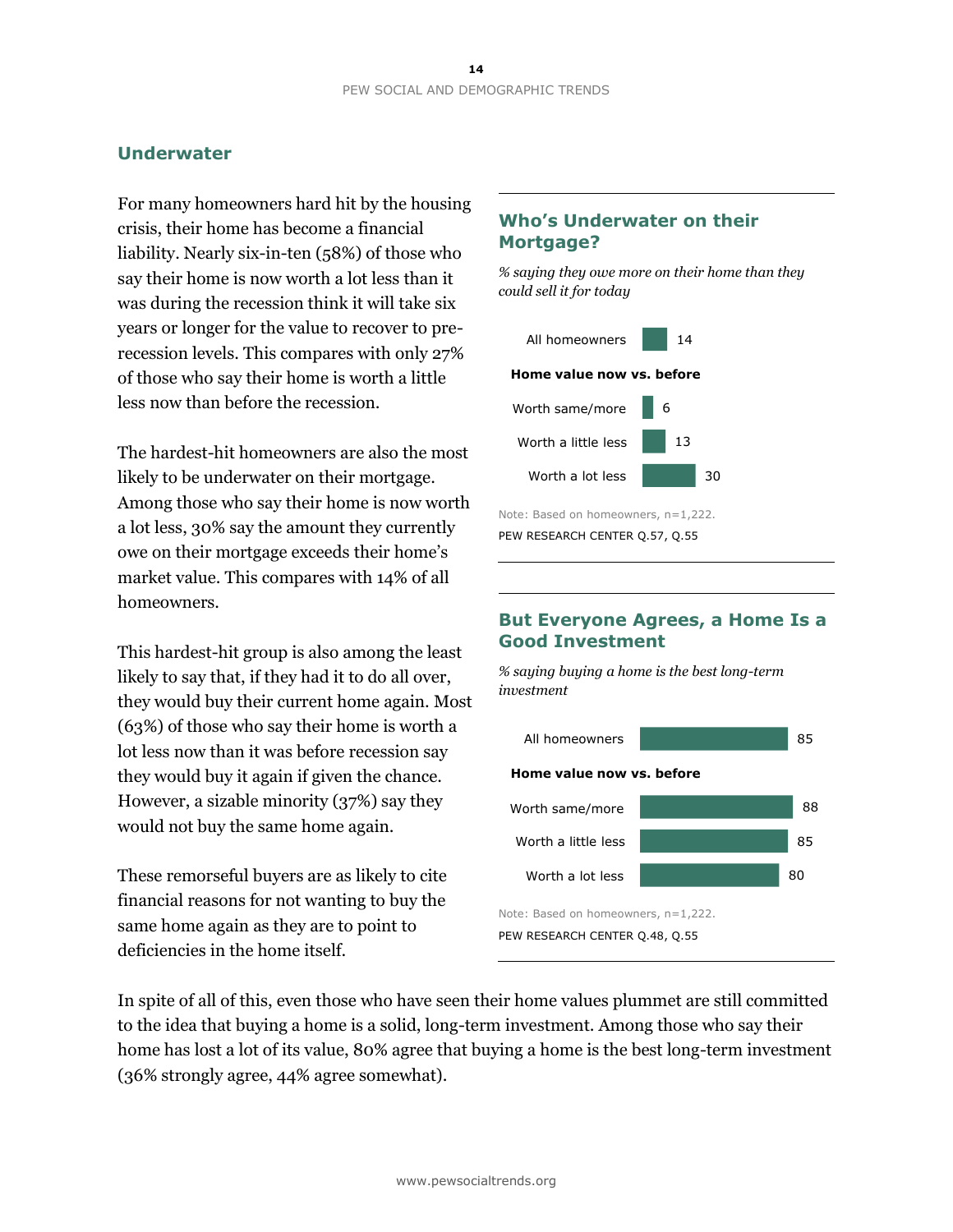Homeowners whose home value has fallen only a little are equally enthusiastic about housing as a long-term investment: 85% say buying a home is the best long-term investment a person can make. Among those who say their home has maintained it value or increased in value, 88% agree.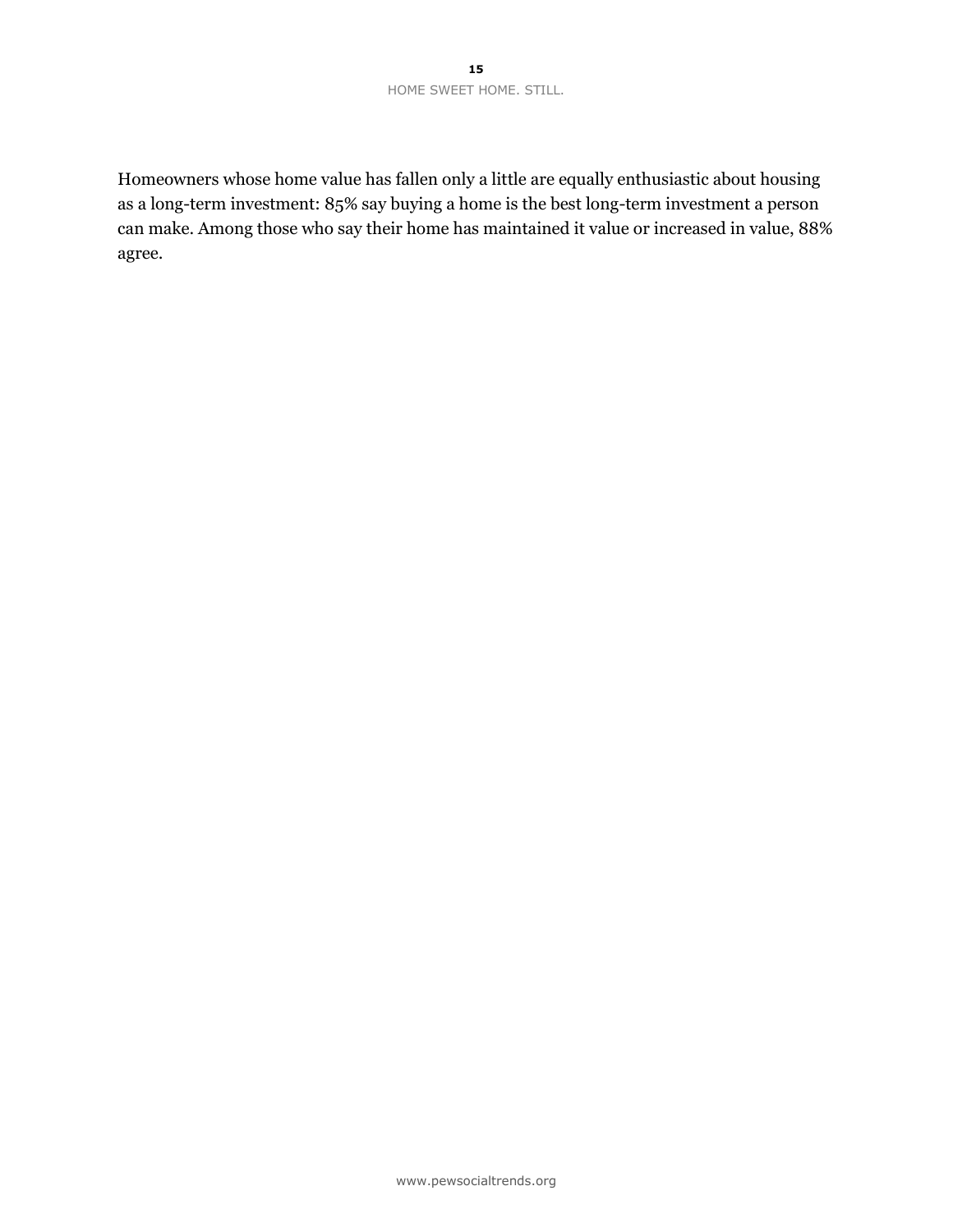# **PEW SOCIAL & DEMOGRAPHIC TRENDS MARCH 2011 ECONOMY/HOUSING SURVEY FINAL TOPLINE ON SELECTED QUESTIONS March 15 – 29, 2011 TOTAL N=2,142**

### **NOTE: ALL NUMBERS ARE PERCENTAGES. THE PERCENTAGES GREATER THAN ZERO BUT LESS THAN 0.5 % ARE REPLACED BY AN ASTERISK (\*). COLUMNS/ROWS MAY NOT TOTAL 100% DUE TO ROUNDING. UNLESS OTHERWISE NOTED, ALL TRENDS REFERENCE SURVEYS FROM SOCIAL & DEMOGRAPHIC TRENDS AND THE PEW RESEARCH CENTER FOR THE PEOPLE & THE PRESS.**

### **ASK ALL:**

 $\overline{a}$ 

Q.2 Next, please tell me whether you are satisfied or dissatisfied, on the whole, with the following aspects of your life: (First/Next) **[READ AND RANDOMIZE] [IF NECESSARY**: Are you satisfied or dissatisfied?**]**

**REQUIRED PROBE:** Would you say you are VERY (dis)satisfied or SOMEWHAT (dis)satisfied?

|    |                                   |           |           |              |              | Doesn't  |                |
|----|-----------------------------------|-----------|-----------|--------------|--------------|----------|----------------|
|    |                                   | Very      | Somewhat  | Somewhat     | Very         | Apply    | DK/Ref         |
|    |                                   | satisfied | satisfied | dissatisfied | dissatisfied | (VOL.)   | (VOL.)         |
| a. | Your family life                  | 72        | 19        | 4            |              | $\ast$   | $\overline{2}$ |
|    | Oct 2010                          | 75        | 19        | 4            |              | $\ast$   |                |
|    | Oct 2005                          | 72        | 19        | 4            |              |          |                |
|    | Jan 1999                          | 71        | 20        | 4            |              | $\Omega$ |                |
|    | Dec 1996                          | 69        | 21        | 6            | 3            | $\theta$ |                |
| b. | Your personal financial situation | 28        | 39        | 17           | 14           | $\ast$   |                |
|    | Oct 2010                          | 29        | 40        | 14           | 14           | $\ast$   | $\overline{2}$ |
|    | Feb 2009                          | 23        | 43        | 18           | 13           | $\ast$   | 3              |
| C. | Your present housing situation    | 56        | 29        |              | 5            | $\ast$   | 2              |
|    | Feb $20095$                       | 56        | 30        | 8            | 4            | $\ast$   | 2              |
|    | Oct 2005                          | 63        | 25        | 6            | 5            | $\ast$   |                |
|    | Jan 1999                          | 61        | 28        | 6            | 4            | $\theta$ |                |
|    | Dec 1996                          | 56        | 31        |              | 5            | $\theta$ |                |
|    |                                   |           |           |              |              |          |                |

 $^5$  In previous years, the item was "your housing situation." In Feb 2009, the question read "Please tell me whether, on the whole, you are very satisfied, somewhat satisfied, somewhat dissatisfied, or very dissatisfied with the following aspects of your life …"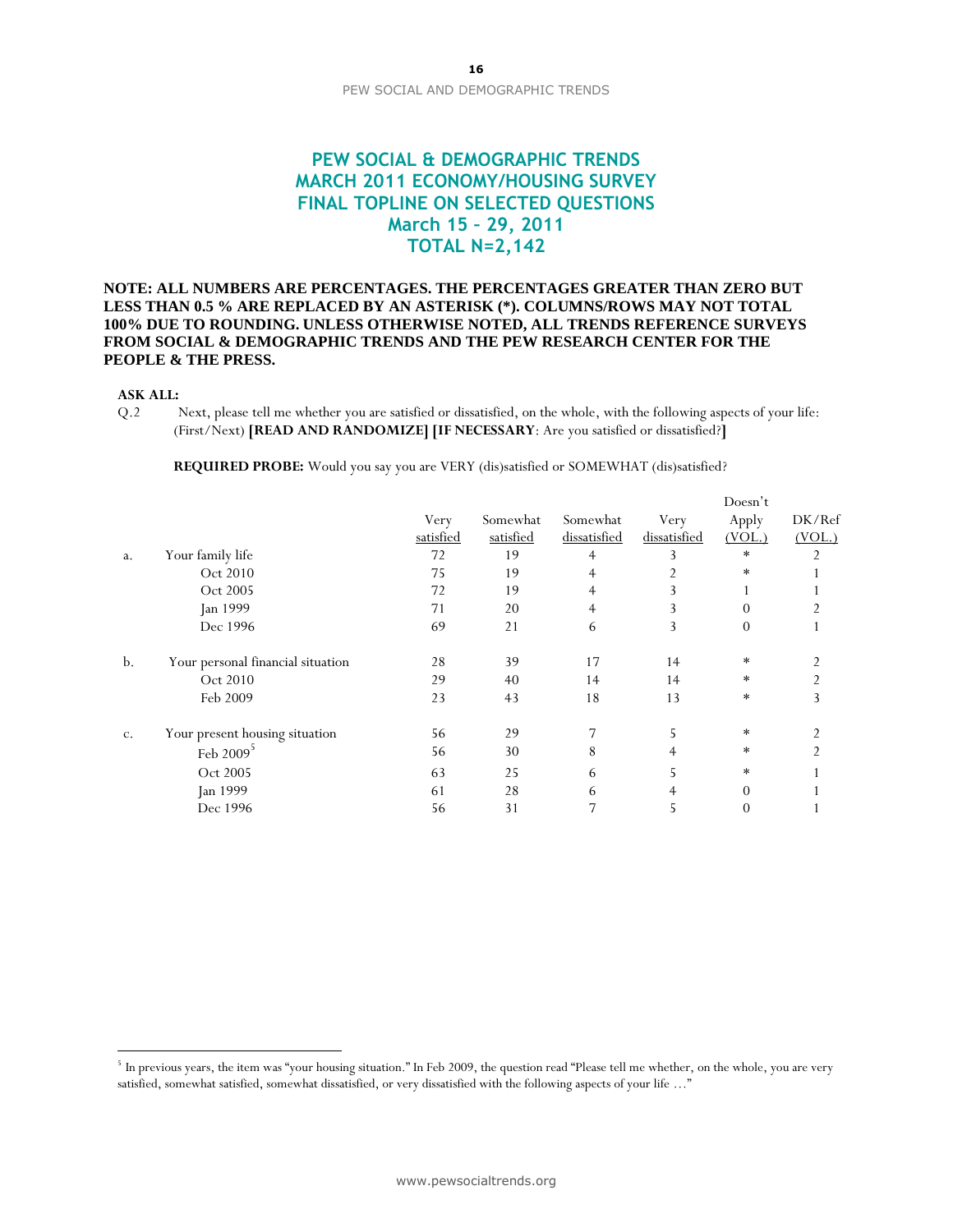### HOME SWEET HOME. STILL.

### **17**

### **ASK ALL:**

Thinking now about the nation's economy …

| Q.6 |                          | Which of these best describes your opinion: [READ; READ CATEGORIES IN REVERSE ORDER FOR F2/ |
|-----|--------------------------|---------------------------------------------------------------------------------------------|
|     | <b>HALF THE SAMPLE</b> ? |                                                                                             |

|                  |                | The economy is not      | It will be a long | DK/     |
|------------------|----------------|-------------------------|-------------------|---------|
|                  | The economy is | yet recovering but will | time before the   | Refused |
|                  | recovering     | recover soon            | economy recovers  | (VOL.)  |
| Mar 2011         |                | 29                      | 47                |         |
| Feb 2011         | 24             | 33                      | 42                |         |
| Dec 2010         | 17             | 33                      | 48                |         |
| Aug/Sep $2010^6$ | 10             | 37                      | 52                |         |
| Jun $2010$       | 13             | 35                      | 50                |         |
| Mar 2010         |                | 37                      | 48                |         |

### **Trend for comparison:**

*How would you describe economic conditions in this country? Would you say the economy is now recovering OR that we are in a recession that will pass fairly soon OR that we are in an economic depression that will last a long time?*

|                                                   | lan  | Mar  | Dec  | lan  | Mar  | lan  |
|---------------------------------------------------|------|------|------|------|------|------|
|                                                   | 2004 | 1994 | 1993 | 1993 | 1992 | 1992 |
| The economy is now recovering                     | 45   | 40   |      |      |      |      |
| We are in a recession that will pass fairly soon  |      |      |      |      |      |      |
| We are in a depression that will last a long time |      |      | 29   |      |      |      |
| Don't know/Refused (VOL.)                         |      |      |      |      |      |      |

### **NO QUESTION 7**

 $\overline{a}$ 

<sup>&</sup>lt;sup>6</sup> In September 2010 and earlier, the first answer choice read "The economy is now recovering."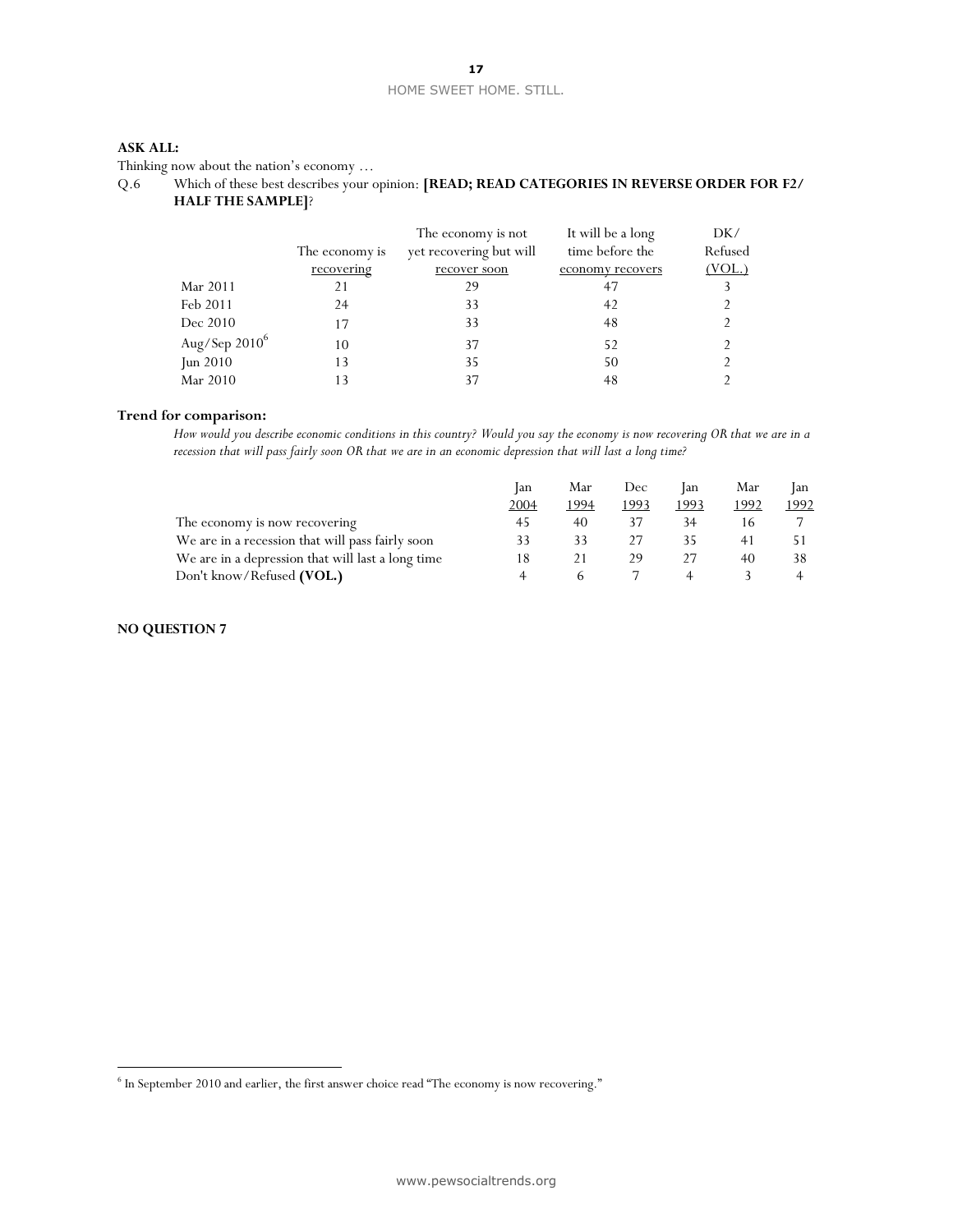#### PEW SOCIAL AND DEMOGRAPHIC TRENDS

### **ASK ALL:**

Q.8 Thinking about your household's current financial situation, are you in better shape or worse shape NOW than you were BEFORE the recession started in December 2007?

| Mar  |                                     | May  |
|------|-------------------------------------|------|
| 2011 |                                     | 2010 |
| 28   | Better                              | 21   |
| 46   | Worse                               | 48   |
| 24   | No different/Stayed the same (VOL.) | 29   |
|      | Don't know/Refused (VOL.)           |      |

### **ASK ALL:**

 $\overline{a}$ 

Q.9 Over the course of the next year, do you think the financial situation of you and your family will improve a lot, improve some, get a little worse or get a lot worse?

|                 | Improve<br>a lot | Improve<br>some | Get a little<br>worse | Get a lot<br>worse | Stay the same<br>(VOL.) | DK/Ref<br>(VOL.) |
|-----------------|------------------|-----------------|-----------------------|--------------------|-------------------------|------------------|
| Mar 2011        | $12$             | 51              | 15                    | $\sqrt{6}$         | 13                      | 3                |
| May 2010        | 10               | 52              | 14                    | 5                  | 16                      | $\overline{4}$   |
| Mar 2010        | 9                | 52              | 15                    | 8                  | 12                      | 4                |
| Dec 2009        | 9                | 44              | 19                    | 8                  | 15                      | $\overline{4}$   |
| Late Oct 2009   | 6                | 50              | 19                    | $\,$ $\,$          | 13                      | 4                |
| Late Sep 2009   | 10               | 49              | 17                    | 6                  | 13                      | 4                |
| Aug 2009        | $\,8\,$          | 47              | 17                    | 8                  | 15                      | 5                |
| Jun 2009        | 9                | 54              | 17                    | $\overline{7}$     | 9                       | 4                |
| Feb 2009        | 7                | 47              | 22                    | $\sqrt{ }$         | 13                      | 4                |
| Dec 2008        | $\overline{7}$   | 49              | 21                    | 6                  | 13                      | $\overline{4}$   |
| Early Oct 2008  | $8\,$            | 51              | 20                    | $\epsilon$         | 9                       | 6                |
| <b>Jul 2008</b> | 7                | 44              | 21                    | 7                  | 14                      | $\sqrt{ }$       |
| Mar2008         | 10               | 45              | 20                    | 7                  | 13                      | 5                |
| Jan 2008        | 11               | 49              | 16                    | 6                  | 14                      | 4                |
| Sep 2007        | 10               | 52              | 14                    | $\overline{4}$     | 16                      | 4                |
| Feb 2007        | 11               | 52              | 12                    | 3                  | 19                      | 3                |
| Dec 2006        | 10               | 57              | 13                    | 3                  | 14                      | 3                |
| <b>Jan 2006</b> | 10               | 51              | 14                    | 5                  | 16                      | 4                |
| Mid-May 2005    | 10               | 51              | 15                    | 5                  | 15                      | $\overline{4}$   |
| Jan 2005        | 10               | 54              | 14                    | $\overline{4}$     | 15                      | 3                |
| Aug 2004        | 13               | 57              | 9                     | 3                  | 12                      | 6                |
| Sep 2003        | 11               | 53              | 15                    | 4                  | 14                      | 3                |
| Late Mar 2003   | 12               | 51              | 15                    | $\overline{4}$     | 11                      | 7                |
| <b>Jan 2003</b> | 9                | 51              | 18                    | 5                  | 13                      | $\overline{4}$   |
| Early Oct 2002  | 10               | 54              | 13                    | 5                  | 12                      | 6                |
| Jun 2002        | 11               | 55              | 15                    | $\overline{4}$     | 11                      | 4                |
| <b>Jan 2002</b> | 12               | 53              | 15                    | 5                  | 11                      | $\overline{4}$   |
| Late Sep 2001   | 9                | 46              | 16                    | $\overline{4}$     | 17                      | 8                |
| Jun 2001        | 11               | 52              | 15                    | $\overline{4}$     | 14                      | 4                |
| <b>Jan 2001</b> | 11               | 46              | 18                    | 9                  | 12                      | $\overline{4}$   |
|                 |                  |                 |                       |                    |                         |                  |

 $^7$  In May 2010, the question read "… are you in better shape or worse shape NOW than you were BEFORE the recession started?"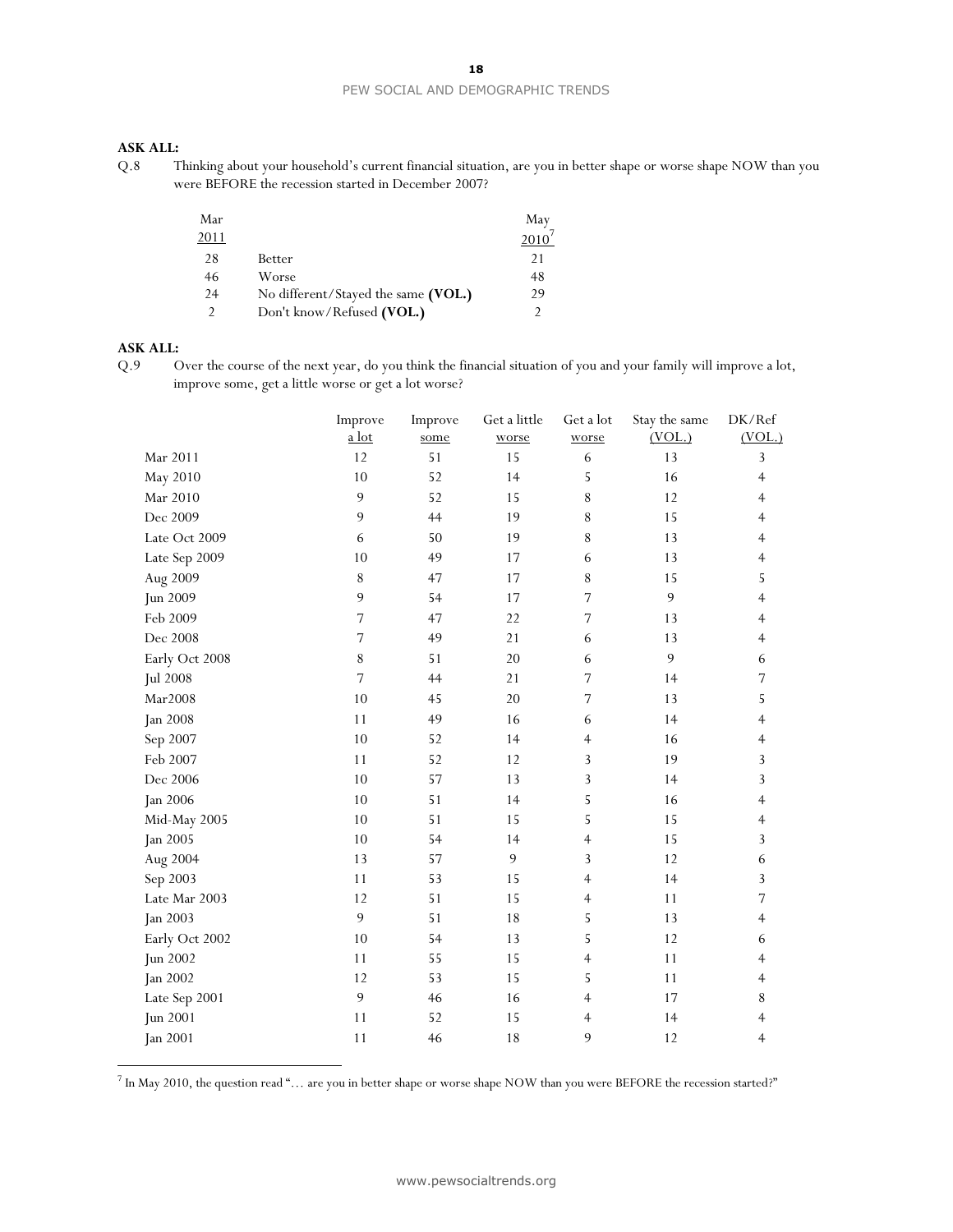#### **Q.9 CONTINUED…**

| Jan 1999           | 17 | 55 |    | 14 | $\overline{4}$ |
|--------------------|----|----|----|----|----------------|
| May 1997           | 12 | 56 | 10 | 17 |                |
| Feb 1995           | 11 | 53 | 13 | 17 |                |
| Mar 1994           | 10 | 57 | 11 | 16 |                |
| Oct 1992 U.S. News |    | 51 | 14 | 15 | 8              |
| Aug 1992 U.S. News |    | 50 | 20 | 14 |                |
| May 1992 U.S. News | 8  | 49 | 22 | 13 | 4              |
| Jan 1992 U.S. News |    | 46 | 19 | 16 |                |

### **NO QUESTION 10**

#### **ASK ALL:**

Q.11 Now, I would like to read you a list of long-term financial goals. Whether or not you have already achieved some of these, please tell me how important each is for YOU PERSONALLY. First/Next, **[READ AND RANDOMIZE] [READ FOR FIRST ITEM, THEN REPEAT ONLY IF NECESSARY:** Is this extremely important for you, very important, somewhat important, or not too important for you?

a. Being able to own your own home

- 35 Extremely important
- 42 Very important
- 12 Somewhat important
- 7 Not too important
- 3 Does not apply **(VOL.)**
- 1 Don't know/Refused **(VOL.)**

b. Being able to live comfortably in retirement

- 34 Extremely important
- 45 Very important
- 16 Somewhat important
- 4 Not too important
- \* Does not apply **(VOL.)**
- 1 Don't know/Refused **(VOL.)**

c. Being able to pay for your children's college education

- 26 Extremely important
- 35 Very important
- 13 Somewhat important
- 10 Not too important
- 15 Does not apply **(VOL.)**
- 1 Don't know/Refused **(VOL.)**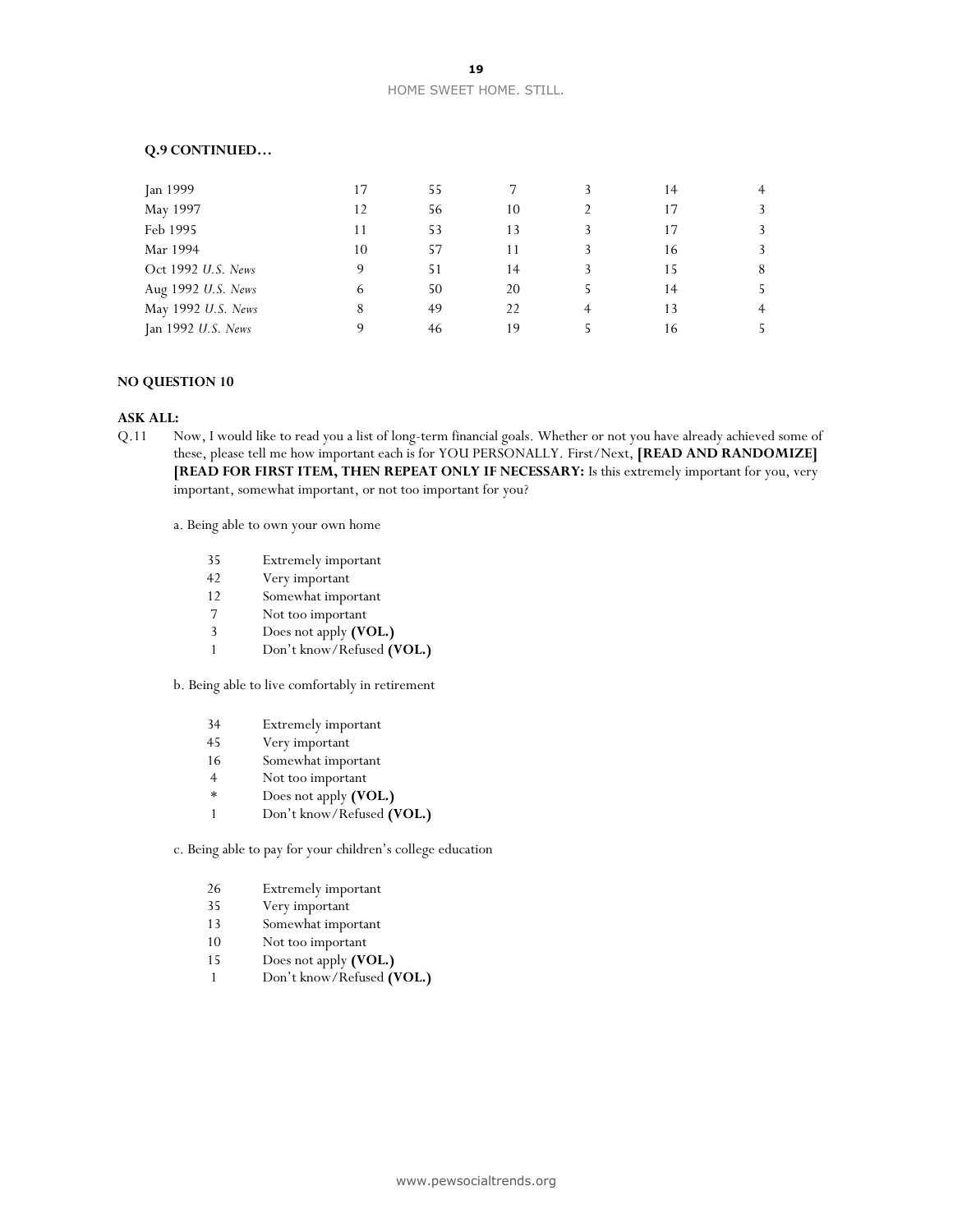#### PEW SOCIAL AND DEMOGRAPHIC TRENDS

#### **Q.11 CONTINUED…**

d. Being able to leave an inheritance for your children

- 20 Extremely important<br>30 Very important
- Very important
- 28 Somewhat important
- 16 Not too important
- 5 Does not apply **(VOL.)**
- 1 Don't know/Refused **(VOL.)**

### **ASK ALL:**

Now I have some questions about homeownership …

Q.48 Some people say that buying a home is the best long-term investment in the United States. Do you strongly agree, somewhat agree, somewhat disagree, or strongly disagree?

|      |                           |      | CBS News/New      |
|------|---------------------------|------|-------------------|
| Mar  |                           | May  | York Times        |
| 2011 |                           | 2010 | <b>April 1991</b> |
| 37   | Strongly agree            | 39   | 49                |
| 44   | Somewhat agree            | 41   | 35                |
| 12   | Somewhat disagree         | 10   | 9                 |
| 5    | Strongly disagree         |      |                   |
|      | Don't know/Refused (VOL.) |      |                   |

### **ASK ALL:**

Q.49 Do you think homeownership is affordable for most young adults in their 20s and 30s these days, or not?

- 30 Yes, affordable
- 66 No, not affordable
- 2 Depends **(VOL.)**
- 2 Don't know/Refused **(VOL.)**

#### **ASK ALL:**

OWNRENT Do you own or rent your home [**IF AGE < 30:** or do you live in a dorm or live with your parents]?

If Age >29: [n=1,523]

- 70 Own
- 25 Rent<br>5 Othe
- 5 Other arrangement **(VOL.)**<br>\* Don't know/Refused *(VOL***)**
- Don't know/Refused (VOL.)

If Age<30: [n=590]

| 15 | Own                       |
|----|---------------------------|
| 46 | Rent                      |
| 6  | Live in a dorm            |
| 27 | Live with parents         |
| 6  | Other arrangement (VOL.)  |
|    | Don't know/Refused (VOL.) |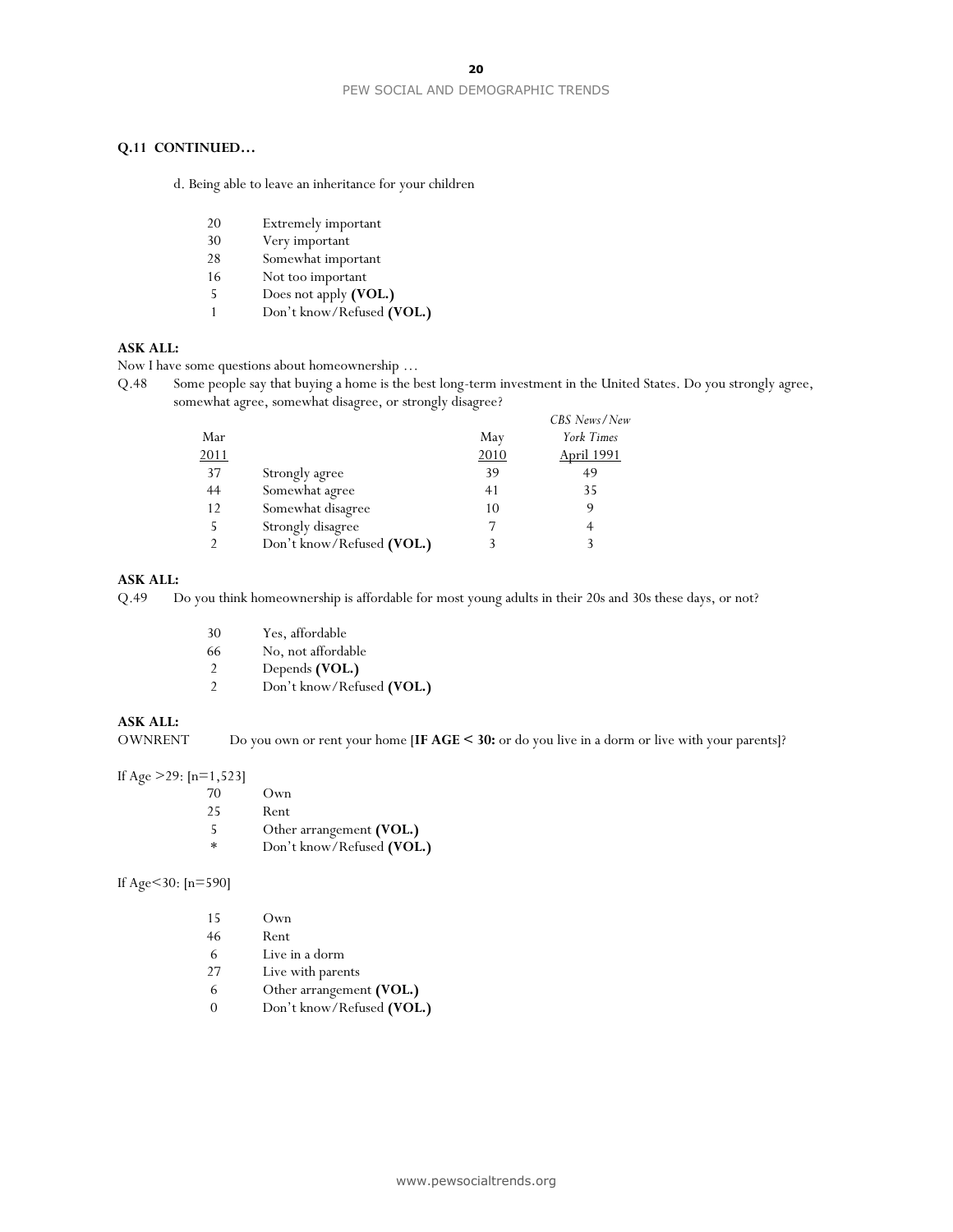### **21**

#### HOME SWEET HOME. STILL.

### **ASK HOMEOWNERS (OWNRENT=1): [n=1,222]**

Q.50 What year did you buy your current home? **(OPEN-END, RECORD YEAR)** 

- 18 2007-2011
- 31 2000-2006
- 48 Before 2000
- 4 Don't know/Refused **(VOL.)**

### **ASK RENTERS (OWNRENT=2): [n=610]**

- Q.51 Do you rent more as a matter of choice—that is, you could buy a home, but choose to rent instead—OR more as a result of circumstances—that is, you cannot afford to own a home right now?
	- 24 Rent as a matter of choice
	- 75 Rent as a result of circumstances
	- 2 Don't know/Refused **(VOL.)**

#### **ASK RENTERS (OWNRENT=2): [n=610]**

Q.52 In the future, would you like to … **[READ AND ROTATE]**?

- 17 Continue to rent<br>81 Buy a house at so
- 81 Buy a house at some point<br>2 Don't know/Refused (VC
- 2 Don't know/Refused **(VOL.)**

### **ASK HOMEOWNERS (OWNRENT=1): [n=1,222]**

Q.53 If you had to do it over again, would you buy your present home, or not?

- 76 Yes, would buy
- 23 No, would not
- 1 Don't know/Refused **(VOL.)**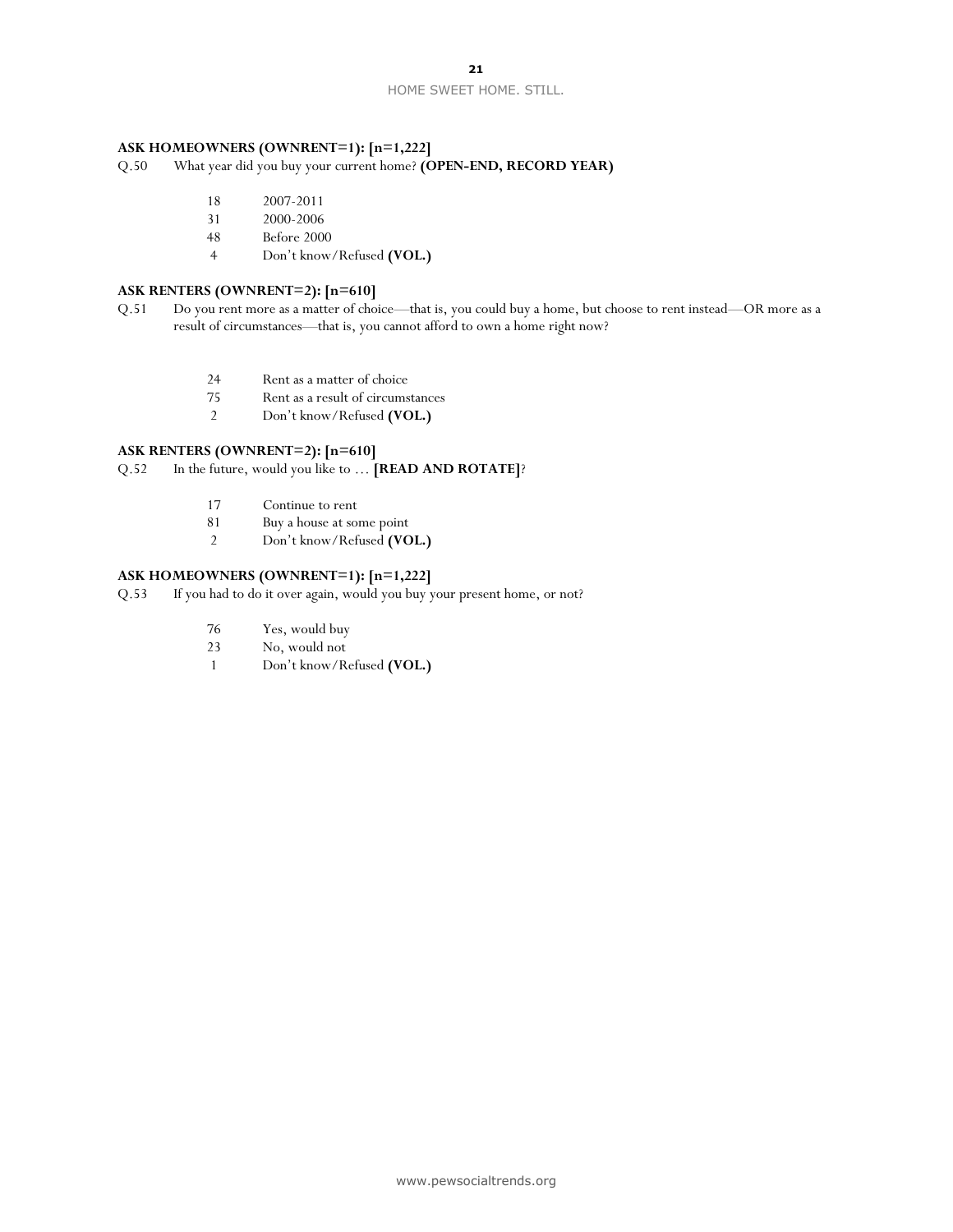#### PEW SOCIAL AND DEMOGRAPHIC TRENDS

#### **ASK IF YES/NO in Q.53 (Q.53=1,2): [n=1,213]**

### Q.54 Why do you say that? **(OPEN-END; RECORD VERBATIM RESPONSE. PROBE ONCE IF RESPONDENT ANSWERS "DON'T KNOW"; ACCEPT UP TO THREE RESPONSES]**

#### **Based on those who would buy their present home again (Q.53=1): [n=965]**

#### **(NET) Home itself**

- Like, love the home/Like the property/Happy with it
- Right size/Fits my needs/Suits me/Good layout
- Built, designed the home myself/Remodeled, renovated it
- Good home for retirement/Downsized

#### **(NET) Financial factors**

- Good price/Good deal/Affordable
- Good long-term investment/Has grown in value
- Have equity/Home is paid off
- Better than renting

#### **(NET) Location**

- Good area, location, community, neighborhood/Convenient/Safe
- Good schools/Good place for kids
- Grew up here/Raised my family here
- Enjoy home ownership/American dream
- Lived here a long time/It's home
- Inherited the home
- Other
- Don't know/Refused **(VOL.)**

#### **Based on those who would NOT buy their present home again (Q.53=2): [n=248]**

#### **(NET) Home itself**

- Don't like it/Not my style/Would buy a different, nicer home/Someone else picked it out
- Too small/Would like a bigger house
- Lots of problems/House is old/Needs repairs/Not good quality
- Doesn't fit my needs/Need a house without stairs
- Too big

#### **(NET) Financial factors**

- Home has lost value/Hasn't gone up in value/Bought at top of market/Underwater
- Recession/Economy/Personal financial situation has changed
- Too expensive/Can't afford it/Would buy something less expensive

#### **(NET) Location**

- Don't like the location, area, neighborhood/Area has declined
- Not near family
- Not what I expected/Should have given it more thought
- Taxes are too high
- Other
- Don't know/Refused **(VOL.)**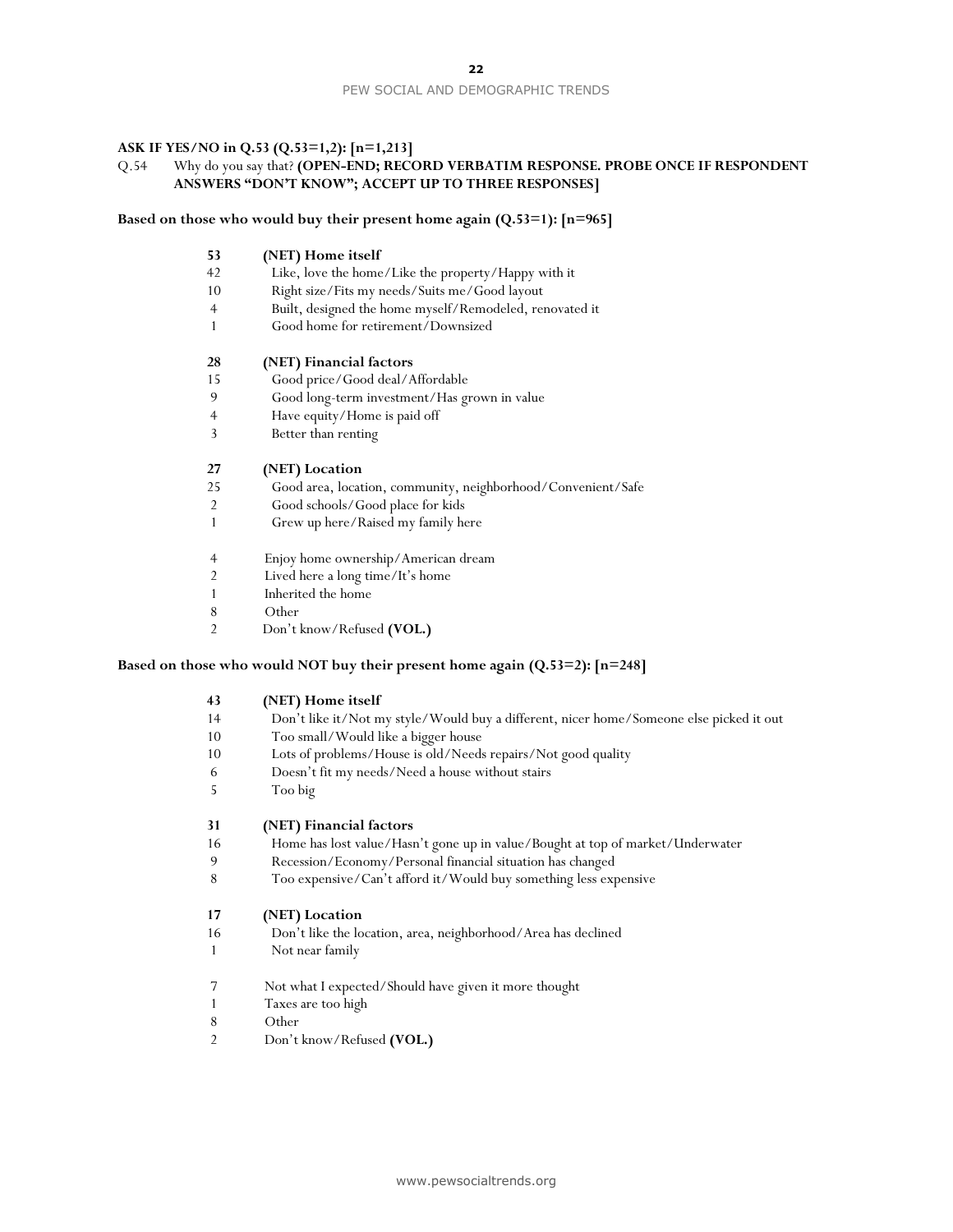### **23**

#### HOME SWEET HOME. STILL.

#### **ASK HOMEOWNERS (OWNRENT=1): [n=1,222]**

Thinking about the recession, which began in December 2007 …

- Q.55 Is your home worth more or less NOW than it was BEFORE the recession began, or is it worth about the same? [**IF WORTH MORE/LESS**: Is it worth (**INSERT RESPONSE**: a lot more/less) or just a little?]
	- 7 Worth a lot more
	- 9 Worth a little more<br>24 Worth a little less
	- Worth a little less
	- 23 Worth a lot less
	- 31 Stayed same
	- 1 Bought home recently/Don't know what it was worth in 2007 **(VOL.)**
	- 4 Don't know/Refused **(VOL.)**

#### **ASK IF HOME IS WORTH LESS (Q.55=3,4): [n=581]**

- Q.56 Considering everything, how long do you think it will take for the value of your home to recover to where it was before the recession started? Would you say it will take **[READ]**?
	- \* Less than a year
	- 6 One to two years
	- 44 Three to five years
	- 32 Six to ten years
	- 10 Longer than ten years
	- 2 **[VOL. DO NOT READ]** Never
	- 1 **[VOL. DO NOT READ]** Depends on how long economy stays bad
	- 4 Don't know/Refused **(VOL.)**

### **ASK ALL HOMEOWNERS (OWNRENT=1): [n=1,222]**

- Q.57 Now I'd like you to think about how much you could sell your home for today and how much you still owe on your home. Do you currently owe more on your home than you could sell it for today, or not?
	- 14 Yes, owe more
	- 67 No
	- 15 No mortgage/already paid it off **(VOL.)**
	- 4 Don't know/Refused **(VOL.)**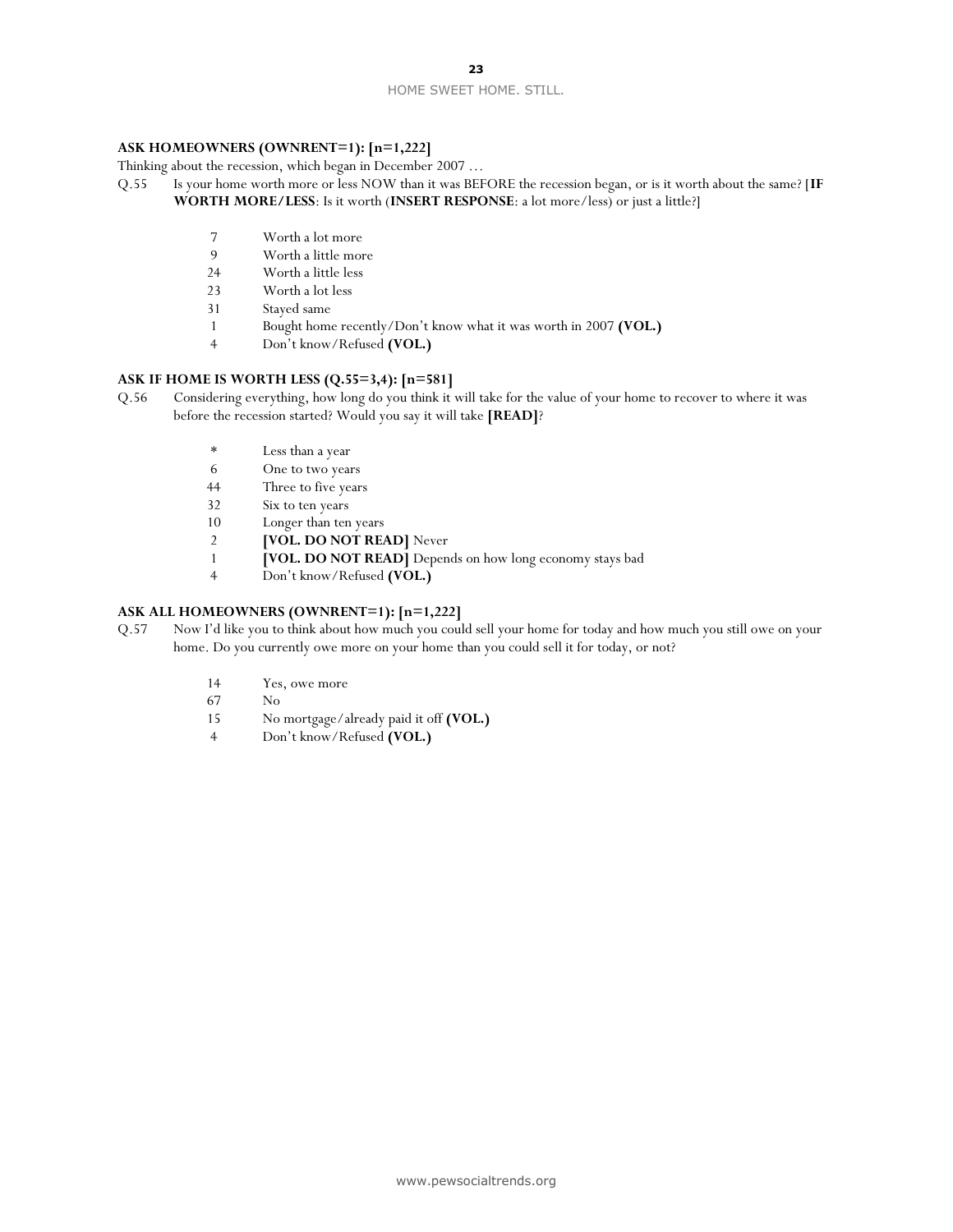# **Appendix: Survey Methodology**

Prepared by Princeton Survey Research Associates International for the Pew Social Trends & Demographics Project

March 2011

Results for the March 2011 Economy/Housing Survey are based on telephone interviews with a nationally representative sample of 2,142 adults living in the continental United States. The survey was conducted by Princeton Survey Research Associates International. Interviews were done in English and Spanish by Princeton Data Source from March 15-29, 2011. Statistical results are weighted to correct known demographic discrepancies. The margin of sampling error for the complete set of weighted data is  $\pm$ 2.7 percentage points.

Details on the design, execution and analysis of the survey are discussed below.

## **DESIGN AND DATA COLLECTION PROCEDURES**

### **Sample Design**

Interviews were conducted using a combination of RDD landline, RDD cell and callback samples. A total of 1,052 interviews were completed with respondents contacted by landline telephone and 1,090 with those contacted on their cellular phone. Five separate sample segments were used for data collection in order to obtain a representative sample while oversampling 18-34 year-olds.

| Table 1. Sample Segments |                             |            |       |  |  |
|--------------------------|-----------------------------|------------|-------|--|--|
| Segment                  | Sample Type                 | Population | $n =$ |  |  |
|                          | Landline RDD                | All adults | 1,001 |  |  |
| $\mathcal{P}$            | Cell RDD                    | All adults | 805   |  |  |
| 3                        | Cell RDD screened for 18-34 | 18-34      | 204   |  |  |
| 4                        | Landline callback for 18-34 | $18-34$    | 51    |  |  |
|                          | Cell callback for 18-34     | 18-34      | 81    |  |  |

Sample segment 1 consists of landline random-digit dialing (RDD) samples drawn using standard list-assisted methods, where telephone numbers were drawn with equal probabilities from all active blocks in the continental US. The cell samples used for segments 2 and 3 was not list-assisted, but was drawn through a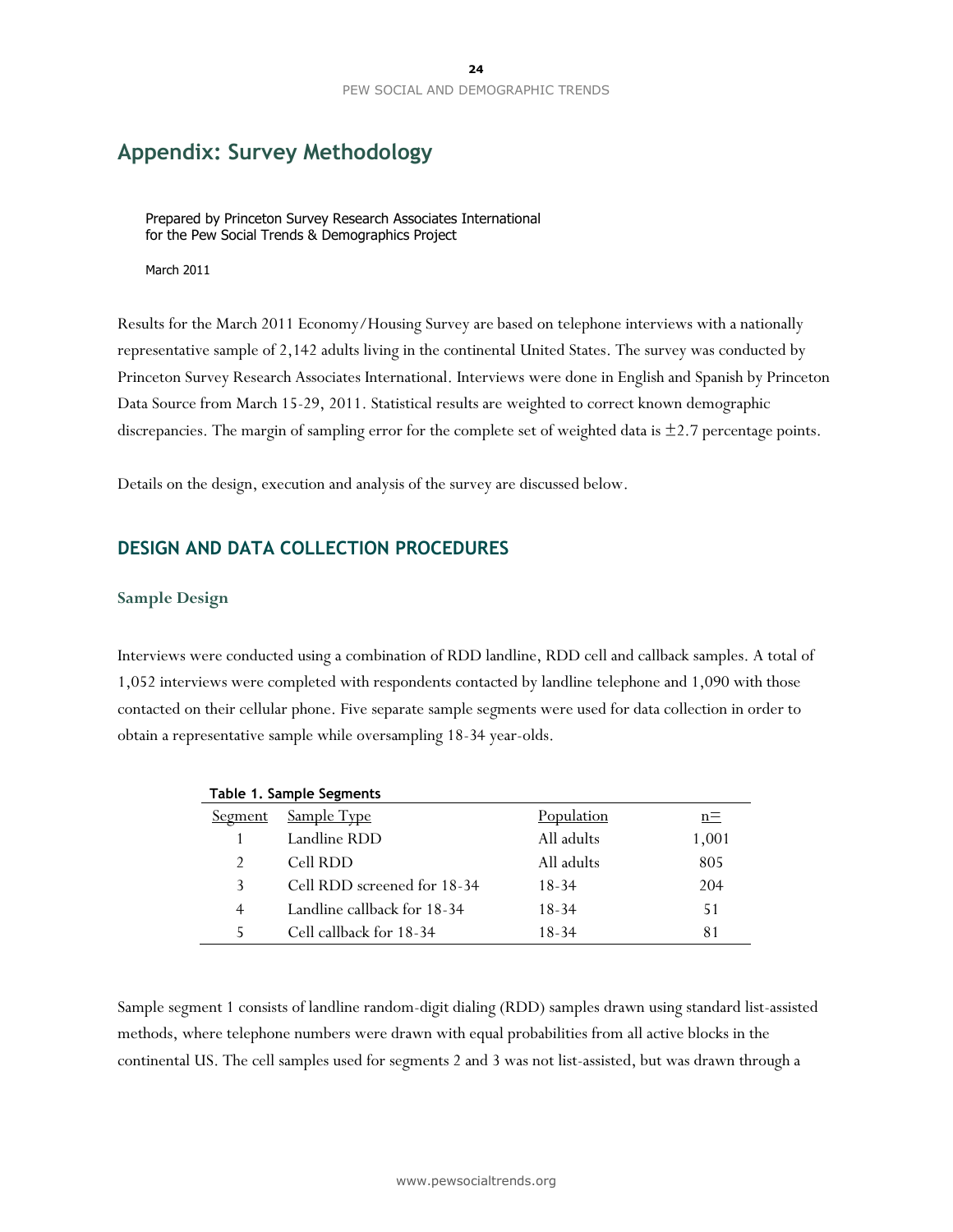### **25** HOME SWEET HOME. STILL.

systematic sampling from dedicated wireless 100-blocks and shared service 100-blocks with no directory-listed landline numbers. These RDD samples, both landline and cell, were disproportionately-stratified by county based on estimated incidences of African-American and Hispanic respondents.

The landline and cell callback samples used for segments 4-5 were drawn from recent PSRAI surveys and included people who were ages 18-34 at the time of the initial interview.

### **Questionnaire Development and Testing**

The questionnaire was developed by the Pew Social Trends & Demographics Project. In order to improve the quality of the data, the questionnaire was pretested with a small number of respondents using RDD cell sample. The monitored pretest interviews were conducted using experienced interviewers who could best judge the quality of the answers given and the degree to which respondents understood the questions. Some final changes were made to the questionnaire based on the monitored pretest interviews.

### **Contact Procedures**

Interviews were conducted from March 15-29, 2011. As many as 7 attempts were made to contact every sampled telephone number. Sample was released for interviewing in replicates, which are representative subsamples of the larger sample. Using replicates to control the release of sample ensures that complete call procedures are followed for the entire sample. Calls were staggered over times of day and days of the week to maximize the chance of making contact with potential respondents. Each phone number received at least one daytime call.

The introduction and screening procedures differed depending on the sample segment. For each contacted household in sample segment 1, interviewers asked to speak with either the youngest adult male or youngest adult female currently at home based on a random rotation. If no male/female was available at the time of the call, interviewers asked to speak with the youngest adult of the opposite sex. This systematic respondent selection technique has been shown to produce samples that closely mirror the population in terms of age and gender when combined with cell sample.

Sample segment 2 included interviews with all adults on cell phones. This segment was administered a standard cell phone screener which simply confirmed that the person was an adult and in a safe place to talk before continuing with the main interview. Sample segment 3 respondents were administered an age screener. Those who were between the ages of 18 and 34 were taken through the main interview while all others were screener out as age-ineligible.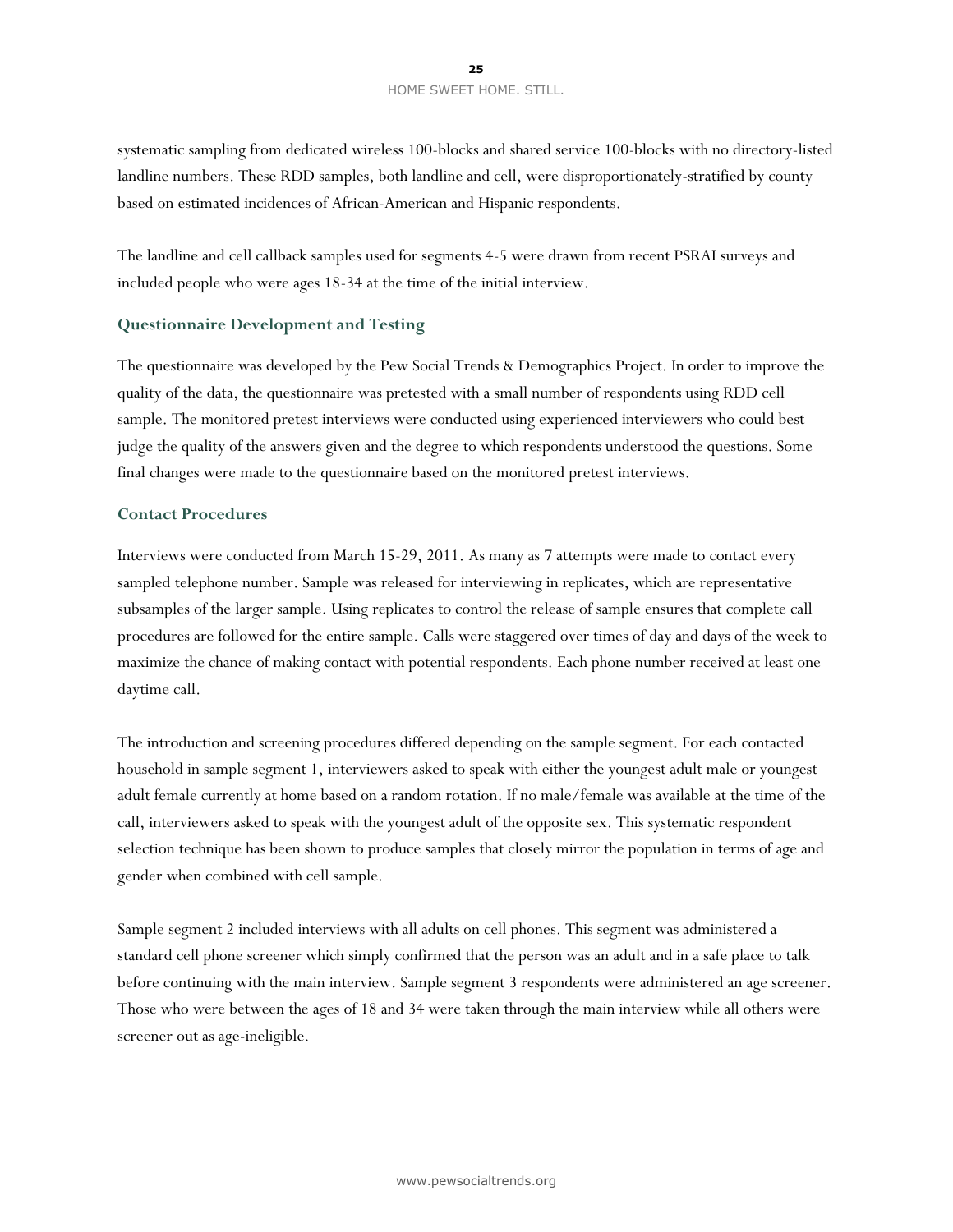For callback sample segments 4, interviewers started by asking to talk with the person in the household who had previously completed a telephone interview. The person was identified by age and gender. After the target respondent was on the phone, they were administered the age screener before continuing with the main interview. Callback cell sample segments 5 was administered the age screener before continuing with the main interview.

All cell phone respondents were offered \$5 for their participation.

### **WEIGHTING AND ANALYSIS**

Weighting is generally used in survey analysis to adjust for effects of the sample design and to compensate for patterns of nonresponse that might bias results. The weighting was accomplished in multiple stages to account for the different sample segments as well as the oversampling of 18-34 year-olds. Weighting also balanced sample demographic distributions to match known population parameters.

The first-stage weight is the product of three different adjustments that were made to the different sample segments. These adjustments are summarized in the following table.

| Variable      |                                                       |
|---------------|-------------------------------------------------------|
| name          | <b>Description</b>                                    |
| <b>SAMPWT</b> | RDD Sample design weight. Corrects for                |
|               | disproportionately-stratified RDD samples in segments |
|               | $1 - 3$                                               |
| OSADJUST      | Adjustment to account for oversampling of 18-34 year- |
|               | olds in segments 2,4 and 5                            |
| <b>PUPSA</b>  | Phone Use/Probability of Selection Adjustment.        |
|               | Corrects for [a] overlapping cell and landline sample |
|               | frames and [b] different probabilities of within      |
|               | household selection based on the number of eligible   |
|               | household members                                     |

#### **Table 2. Adjustments made in the First-Stage Weight**

This first-stage weight (WT2) was used as an input weight for the demographic raking. The data was raked to current population parameters for: sex by age; sex by education; age by education; race/ethnicity; census region; population density and household telephone usage.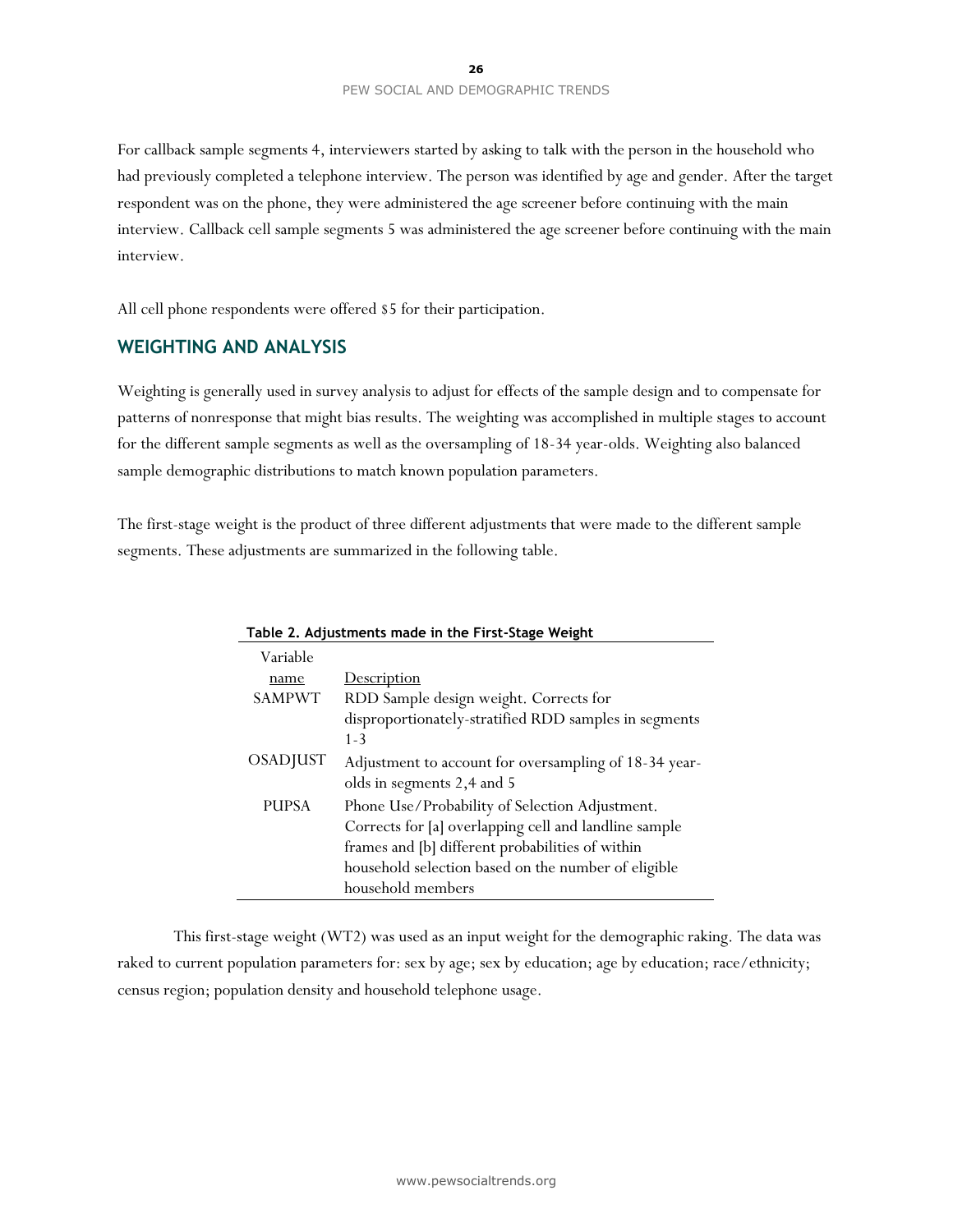The telephone usage parameter was derived from an analysis of recently available National Health Interview Survey data8. The population density parameter is county-based and was derived from Census 2000 data. All other weighting parameters were derived from the Census Bureau's 2010 Annual Social and Economic Supplement (ASEC).

This stage of weighting, which incorporated each respondent's first-stage weight, was accomplished using Sample Balancing, a special iterative sample weighting program that simultaneously balances the distributions of all variables using a statistical technique called the Deming Algorithm. The raking corrects for differential non-response that is related to particular demographic characteristics of the sample. This weight ensures that the demographic characteristics of the sample closely approximate the demographic characteristics of the population. Table 2 compares weighted and unweighted sample demographics to population parameters.

 $\overline{a}$ 

<sup>8</sup> Blumberg SJ, Luke JV. Wireless substitution: Early release of estimates from the National Health Interview Survey, January-June, 2010. National Center for Health Statistics. December 2010.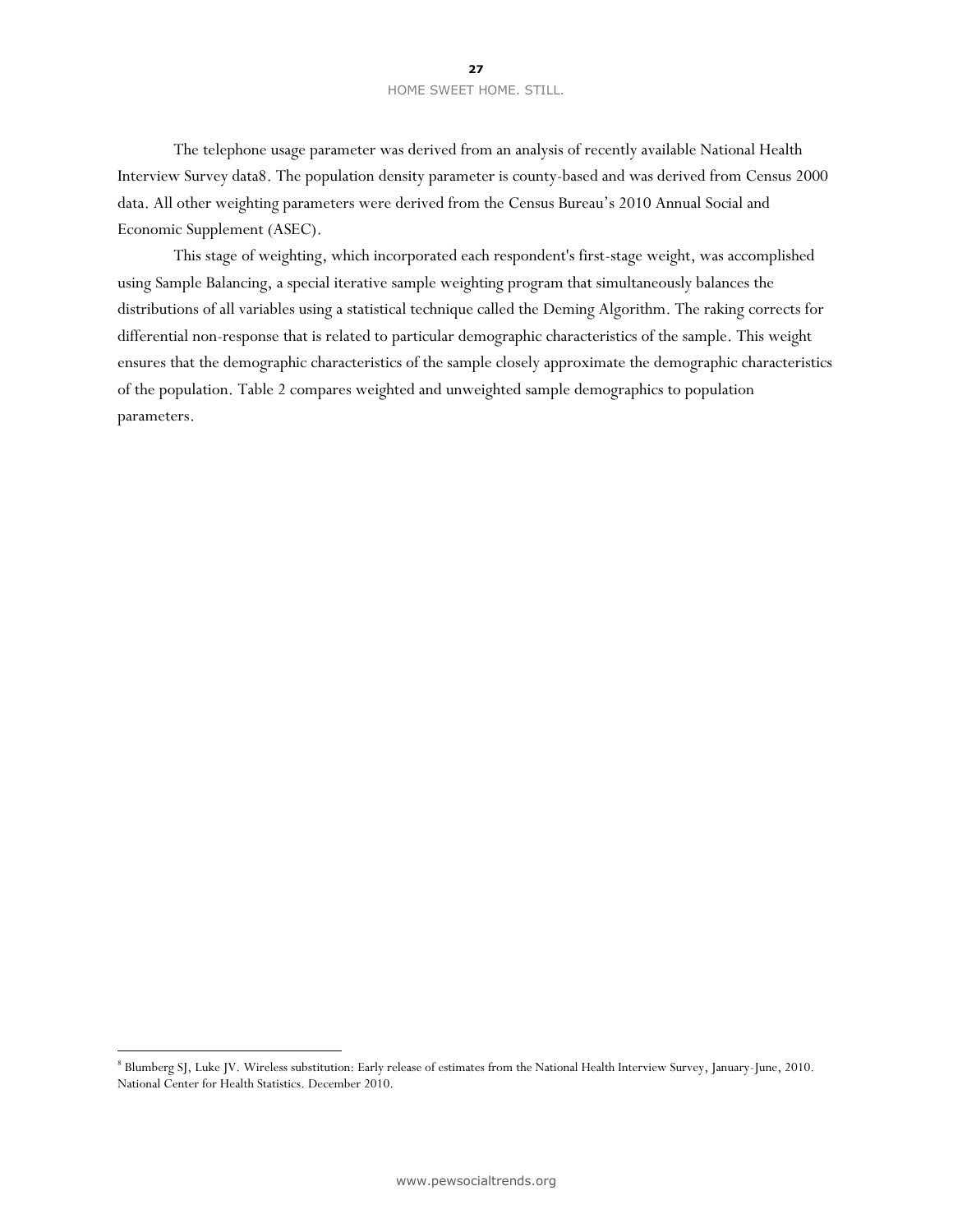| υι <del>ς</del> 5. sampie Demograpmes | Parameter | Unweighted | Weighted |
|---------------------------------------|-----------|------------|----------|
| Gender                                |           |            |          |
| Male                                  | 48.5      | 47.8       | 48.6     |
| Female                                | 51.5      | 52.2       | 51.4     |
|                                       |           |            |          |
| Age                                   |           |            |          |
| $18 - 24$                             | 12.8      | 16.6       | 13.2     |
| $25 - 34$                             | 17.9      | 20.4       | 18.4     |
| 35-44                                 | 17.6      | 12.0       | 16.7     |
| 45-54                                 | 19.4      | 15.9       | 19.3     |
| 55-64                                 | 15.4      | 15.6       | 15.1     |
| $65+$                                 | 16.8      | 19.6       | 17.3     |
|                                       |           |            |          |
| Education                             |           |            |          |
| Less than HS Grad.                    | 13.7      | 10.9       | 13.2     |
| HS Grad., no PSE                      | 31.0      | 23.3       | 30.0     |
| Tech/Voc                              | 4.0       | 3.0        | 3.8      |
| Some College, no degree               | 19.3      | 19.2       | 19.7     |
| Assoc degree                          | 4.6       | 8.2        | 4.9      |
| College Graduate                      | 18.0      | 21.8       | 18.5     |
| Post-grad training                    | 9.3       | 13.7       | 9.9      |
|                                       |           |            |          |
| Race/Ethnicity                        |           |            |          |
| White/not Hispanic                    | 68.3      | 61.8       | 67.3     |
| Black/not Hispanic                    | 11.5      | 14.2       | 12.0     |
| Hispanic                              | 14.0      | 15.0       | 14.2     |
| Other/not Hispanic                    | 6.2       | 9.1        | 6.5      |
|                                       |           |            |          |
| Region                                |           |            |          |
| Northeast                             | 18.5      | 14.4       | 18.0     |
| Midwest                               | 21.9      | 18.0       | 21.6     |
| South                                 | 36.9      | 45.2       | 37.5     |
| West                                  | 22.6      | 22.4       | 23.0     |
|                                       |           |            |          |
| County Pop. Density                   |           |            |          |
| 1 - Lowest                            | 20.1      | 16.2       | 18.8     |
| $\overline{c}$                        | 20.0      | 20.3       | 20.0     |
| 3                                     | 20.1      | 19.7       | 20.4     |
| $\overline{4}$                        | 20.2      | 21.0       | 20.5     |
|                                       |           |            |          |
| 5 - Highest                           | 19.6      | 22.8       | 20.2     |
| Household Phone Use                   |           |            |          |
| <b>LLO</b>                            | 9.4       | 6.0        | 8.4      |
| Dual - few, some cell                 | 44.4      | 48.6       | 45.0     |
| Dual - most cell                      | 18.8      | 19.7       |          |
|                                       |           |            | 18.9     |
| CPO                                   | 27.4      | 25.4       | 27.7     |

# **Table 3. Sample Demographics**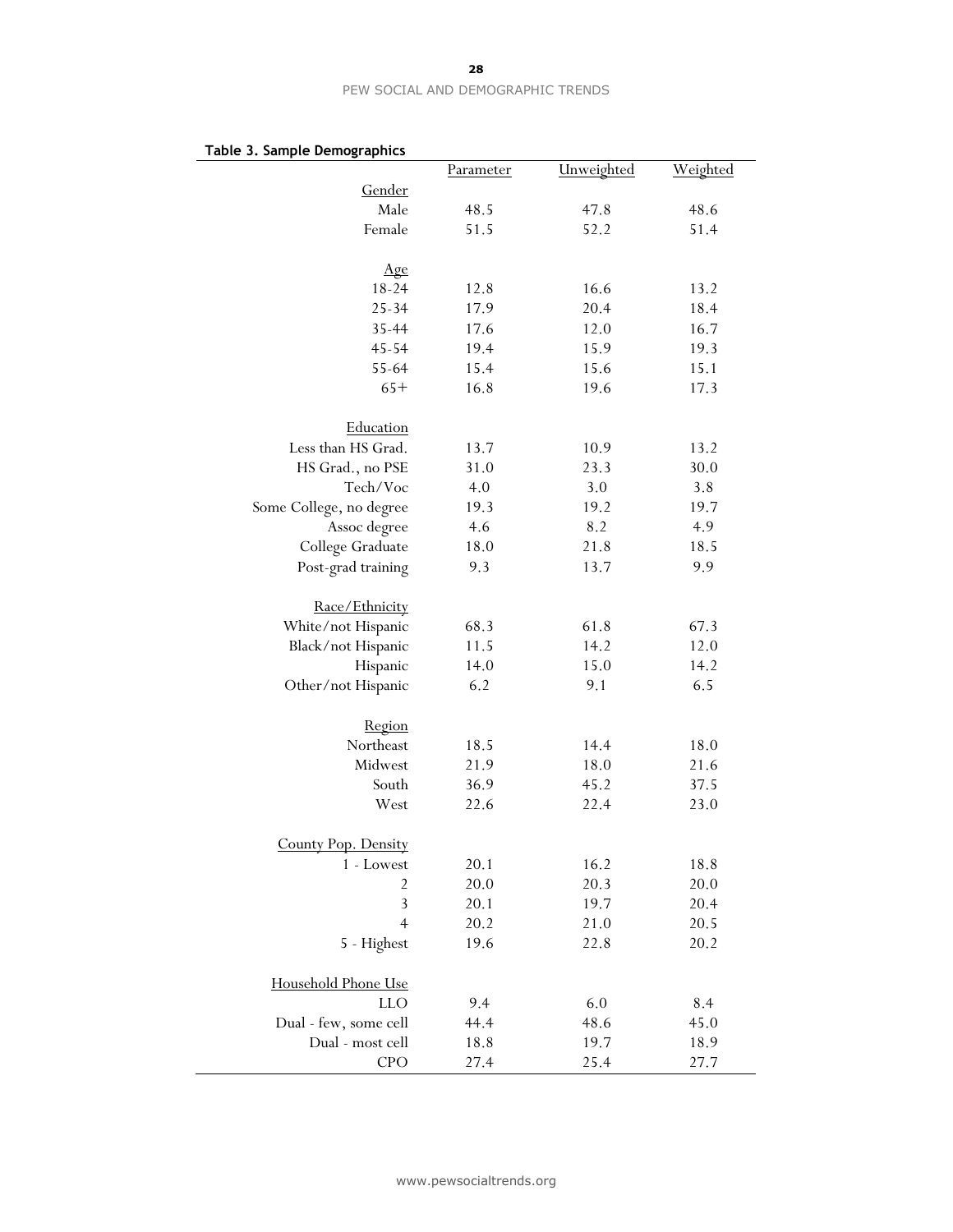#### **Effects of Sample Design on Statistical Inference**

Post-data collection statistical adjustments require analysis procedures that reflect departures from simple random sampling. PSRAI calculates the effects of these design features so that an appropriate adjustment can be incorporated into tests of statistical significance when using these data. The so-called "design effect" or deff represents the loss in statistical efficiency that results from a disproportionate sample design and systematic non-response. The total sample design effect for this survey is 1.65.

PSRAI calculates the composite design effect for a sample of size n, with each case having a weight, wi as:

$$
deff = \frac{n \sum_{i=1}^{n} w_i^2}{\left(\sum_{i=1}^{n} w_i\right)^2} \qquad \text{formula 1}
$$

In a wide range of situations, the adjusted standard error of a statistic should be calculated by multiplying the usual formula by the square root of the design effect (√deff ). Thus, the formula for computing the 95% confidence interval around a percentage is:

$$
\hat{p} \pm \left( \sqrt{\text{deff}} \times 1.96 \sqrt{\frac{\hat{p}(1-\hat{p})}{n}} \right) \qquad \text{formula 2}
$$

where  $\hat{P}$  is the sample estimate and n is the unweighted number of sample cases in the group being considered.

The survey's margin of error is the largest 95% confidence interval for any estimated proportion based on the total sample— the one around 50%. For example, the margin of error for the entire sample is  $\pm$ 2.7 percentage points. This means that in 95 out of every 100 samples drawn using the same methodology, estimated proportions based on the entire sample will be no more than 2.7 percentage points away from their true values in the population. It is important to remember that sampling fluctuations are only one possible source of error in a survey estimate. Other sources, such as respondent selection bias, question wording and reporting inaccuracy may contribute additional error of greater or lesser magnitude. Table 4 shows design effects and margins of error for key subgroups.